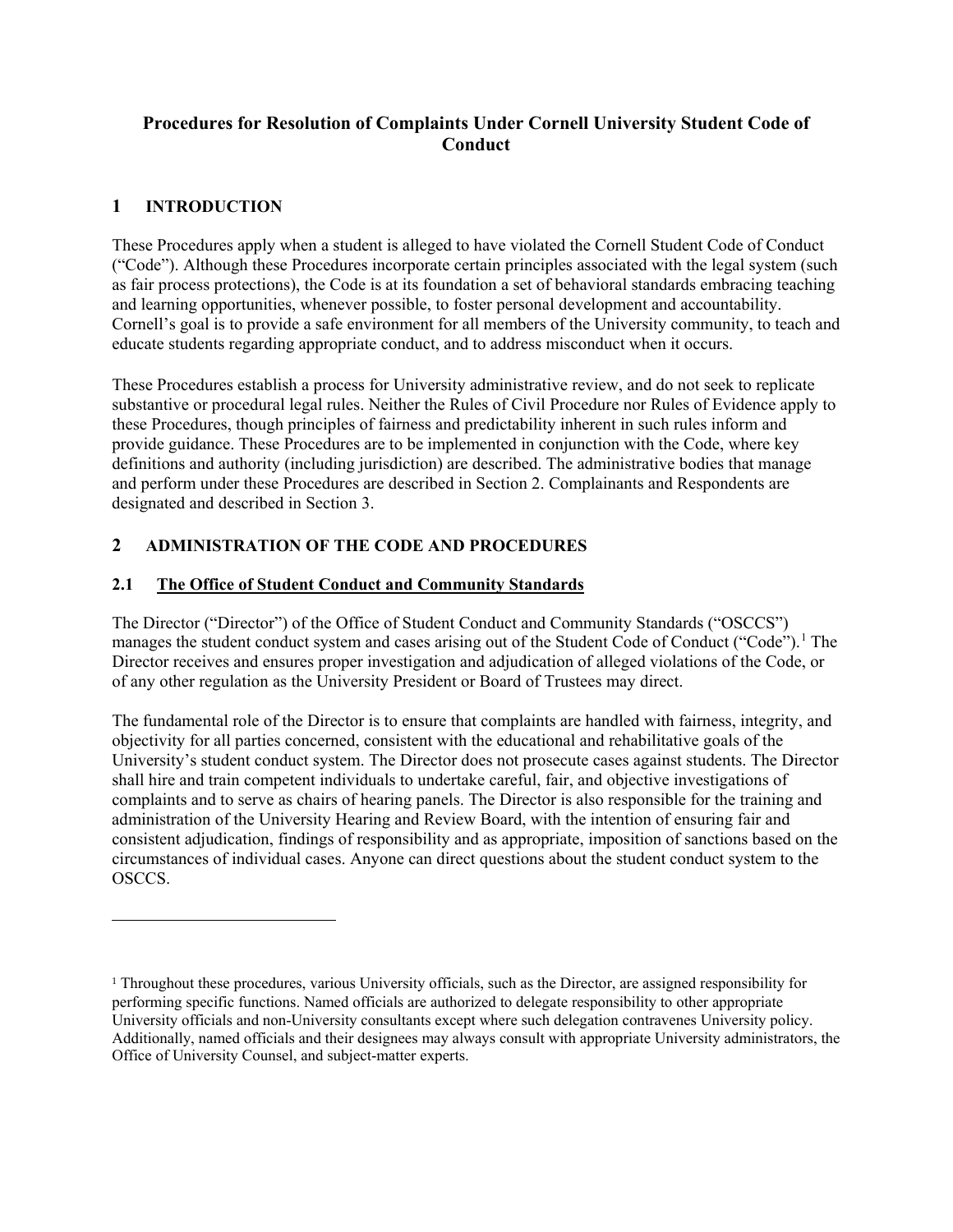The Director shall be appointed by and reports to the Vice President for Student and Campus Life or designee. The Vice President shall consult with the Student Assembly ("SA") and Graduate and Professional Student Assembly ("GPSA") prior to the Director's appointment and shall request representatives from the SA and GPSA to serve on the search committee when a new Director is hired. The Director shall provide an annual report to the Vice President, the SA and the GPSA on the operations of the office and of the student conduct system. The Director shall undergo an annual review overseen by the Vice President or designee. The Vice President or designee shall request and thoughtfully consider feedback from the SA and GPSA as part of that annual review.

### **2.2 Student Codes Counselors**

There shall be an Office of the Respondents' Code Counselor and an Office of the Complainants' Code Counselor. Student Codes Counselors are not attorneys and do not provide professional legal advice. Within the rules in these Procedures governing the participation of non-parties, Complainants and Respondents may utilize Counselors exclusively, in addition to their own legal counsel, or may rely entirely on legal counsel of their choosing. Counselors explain how the student conduct system works and assist and support Complainants and Respondents at every stage of proceedings.

Counselors are required to adhere to strict confidentiality responsibilities and may not discuss a case within the community of other Counselors except as appropriate within the context of applicable procedures.

The Lead Counselor for each office assigns individual Counselors to serve on individual matters. However, Complainants and Respondents may request specific Counselors, which request shall be honored to the extent practically possible. Complainants and Respondents may also request assignment of a new Counselor for good reason, which request shall be honored if practical and feasible in the discretion of the lead Counselor.

## *2.2.1 Office of the Respondents' Codes Counselor*

The Office of the Respondents' Codes Counselor provides free assistance and representation within the student conduct system to respondents involved in the Student Code of Conduct process and to students charged with violations of the Code of Academic Integrity.

Beginning in 2022, each spring, the SA, GPSA, and Office of the Student Advocate ("OSA"), in consultation with the Director, shall select the Lead Respondents' Codes Counselor for the following academic year from a group of no more than three individuals nominated by the members of the existing Office of the Respondents' Code Counselors. The Lead Respondents' Codes Counselor shall be responsible for managing the Office but with administrative support from the University. The Lead Respondents' Codes Counselor shall be subject to removal by the SA, GPSA, and Office of the Student Advocate ("OSA"), in consultation with the Director for good cause, such as dereliction of duty or gross misconduct.

# *2.2.2 Office of the Complainants' Codes Counselor*

The Office of the Complainants' Codes Counselor provides free assistance and representation within the student conduct system to complainants involved in the Student Code of Conduct process and to students charged with violations of the Code of Academic Integrity.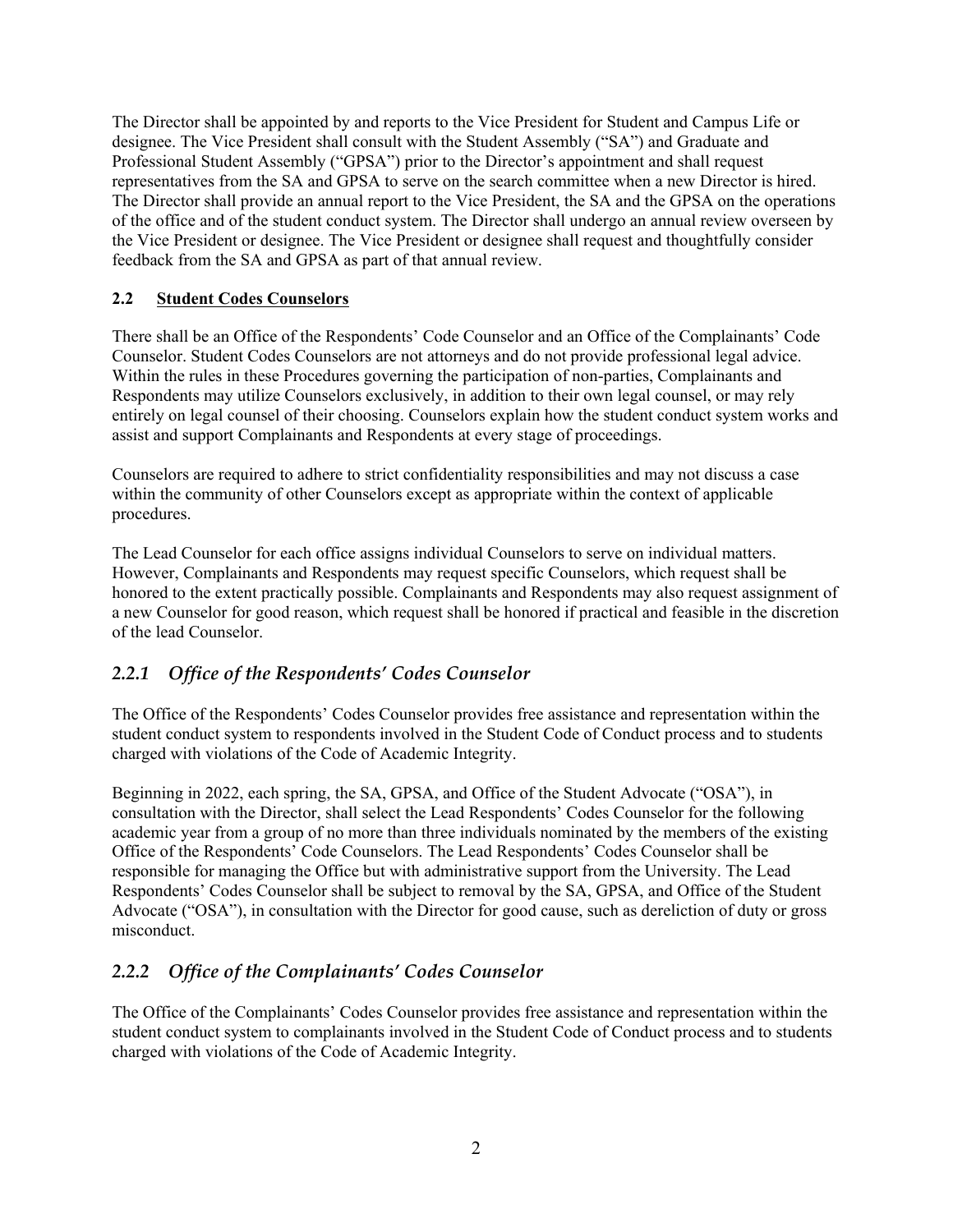Each spring, the SA, GPSA, and OSA, in consultation with the Director, shall select the Lead Complainants' Codes Counselor for the following academic year from a group of no more than three individuals nominated by the members of the existing Office of the Complainants' Code Counselors. The Lead Complainants' Codes Counselor shall be responsible for managing the Office but with administrative support from the University. The Complainants' Codes Counselor shall be subject to removal by the SA, GPSA, and Office of the Student Advocate ("OSA"), in consultation with the Director for good cause, such as dereliction of duty or gross misconduct.

# *2.2.3 Selection and Oversight of the Student Code Counselors*

The Respondents' Code Counselor and the Complainants' Code Counselor, in consultation with the Director, shall set relevant qualifications for the Counselors, along with a selection and training process to be implemented by the Director. Counselors must either be law students, or other graduate or professional students with prior experience in an administrative, adjudicative, or advocative role in a student conduct system, and will be appointed by the respective Code Counselor for each office. Counselors will recognize that the goals of the Code are focused on education, rehabilitation and accountability, and shall treat parties, witnesses and each other with respect and consideration. Counselors may be reappointed by the respective Code Counselor for continued one-year terms so long as their service is deemed exemplary, and they remain students at the University.

### **2.3 The Hearing and Review Board**

The Hearing and Review Board is appointed from nominations submitted by the SA, the GPSA, the Faculty Senate and the Employee Assembly. [COUNSEL ALTERNATIVE: The UA could provide such nominations in consultation with the four assemblies.] The Board shall include at least 25 students, 15 faculty members, and 15 nonfaculty employees. The Assemblies and Senate shall solicit applications from interested faculty, students, and staff on an annual basis and submit them to the Director no later than April 1 of each year. If an Assembly or the Senate fails to provide the Director with the necessary number of applications by April 1 of a given year, the Director may independently solicit applications or otherwise identify interested faculty, students, or staff. All applications shall be confidentially shared with the Executive Committees of the SA and GPSA for review and evaluation. In consultation with those committees, the Director shall make appointments. The Director may appoint indivduals to the full term of any unfilled position as of June 1 at their discretion, and may also make emergency appointments at any time on a temporary basis. No person shall serve on the Hearing and Review Board who is at the same time a member of the SA or GPSA, or is an employee of the Office of the Assemblies.

Members of the Hearing and Review Board are typically appointed for two-year staggered terms beginning in June 1 of the year appointed. Any appointment to fill a vacancy or to address an emergency shall become effective immediately. The Director shall have the authority, in consultation with the SA and GPSA Executive Committees, to remove a member of the Board if the member is reasonably deemed to not be honoring their commitment to communicate promptly regarding hearings, to serve on panels, to participate ethically in hearings, and otherwise to participate responsibly in this process.

### **2.4 The Hearing Panel Chair**

The Director shall engage a professional Panel Chair to guide Hearing Panel proceedings with appropriate training and expertise to manage technical questions and rulings. The Panel Chair does not vote on individual cases. Instead, the Panel Chair addresses the many procedural and evidentiary matters that arise under these Procedures in a fair and consistent manner, across many individual cases and proceedings. The intent of appointing a trained Panel Chair is to afford consistency, fairness and professionalism in all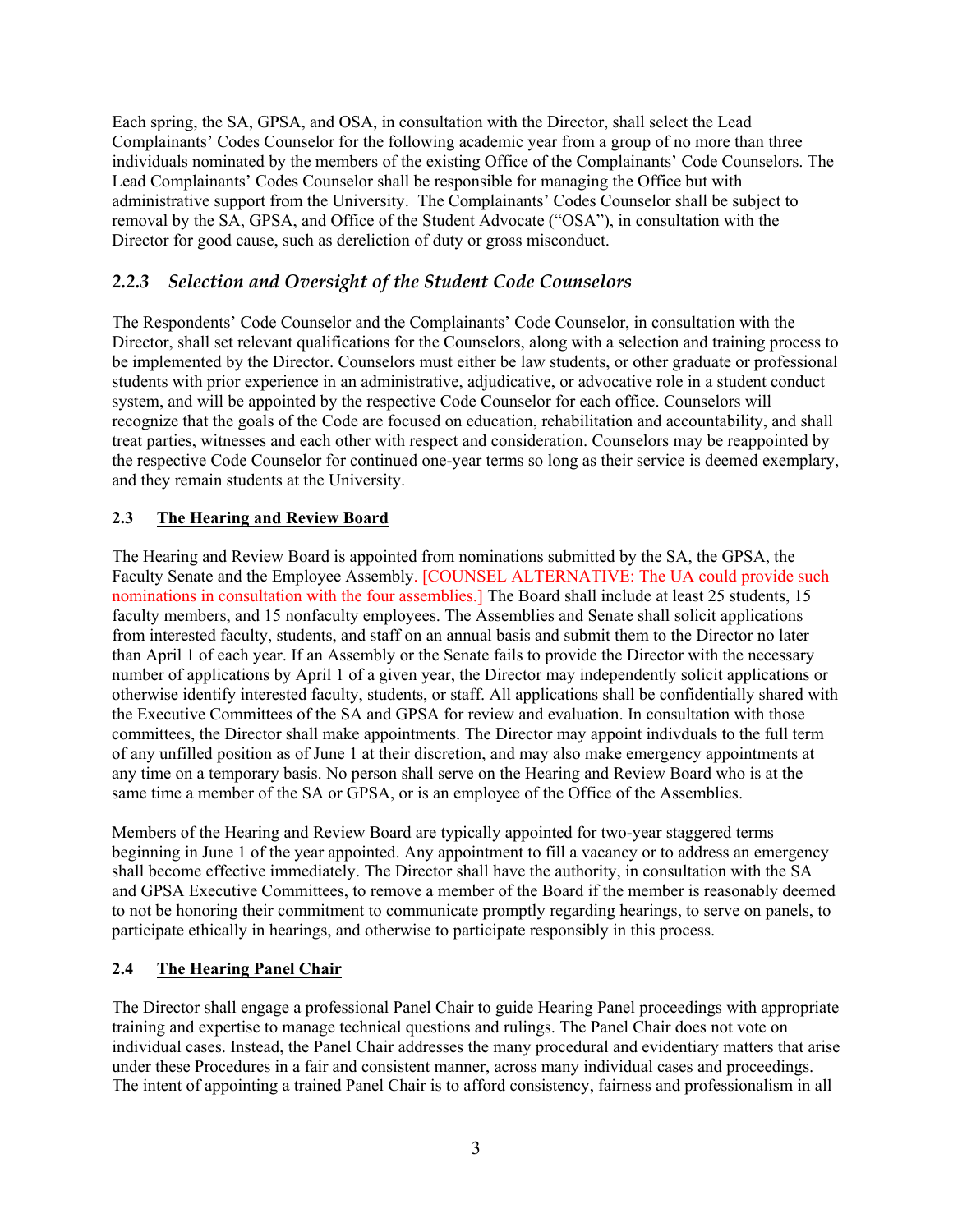cases proceeding to hearings under the Code. The Panel Chair shall participate in relevant training as required by the Director.

## **2.5 The Review Panel Chair**

Each June, the faculty members of the Hearing and Review Board shall select one of themselves to serve as Review Panel Chair for a one-year term. If the faculty members of the Hearing and Review Board fail to elect a Review Panel Chair by June 30 of a given year, the Director may appoint a Review Panel Chair from among them for either the full term or on a temporary basis. The Review Panel Chair does not vote on individual cases. The Review Panel Chair shall participate in relevant training as required by the Director.

## **2.6 University Hearing Panels**

A five-person panel of the Hearing and Review Board shall adjudicate cases under the Code. Panels are chosen through a random process but shall be appointed to include three students, one faculty, and one nonfaculty employee member.

### **2.7 University Review Panels**

A three-person panel of the Hearing and Review Board shall hear appeals under the Code. Panels are chosen through a random process but shall be appointed to include one student, one faculty, and one nonfaculty employee member.

### **2.8 Training**

Every person serving in an official capacity or role under these Procedures shall receive training from the Director or other appropriate university experts appropriate to their position. In addition, training focused on diversity, equity and inclusion that is approved by the Presidential Advisors on Diversity and Equity ("PADE") shall be required on an annual basis.

### **3 DESIGNATION AS COMPLAINANT AND RESPONDENT**

These Procedures distinguish between Reports and Formal Complaints. A Report of alleged prohibited conduct is often the first contact with the OSCCS. A Formal Complaint is filed with the Director in writing, and is required for certain processes (commencing with required notifications and investigation) to be initiated under these Procedures. Any person providing an initial Report or filing a Formal Complaint under these Procedures will be designated the "Complainant." A person providing an initial Report or filing a Formal Complaint of interpersonal misconduct committed against that individual, such as assault and endangerment, harassment and hazing, is an "Individual Complainant." These Procedures afford certain additional rights to Individual Complainants.

The Dean of Students may appoint a designated individual or individuals to represent the University or individual units in cases in which there is an institutional interest. Further, such institutional representatives (for example, from Residence Life or Fraternity and Sorority Life), may provide additional support to Individual Complainants in cases where violations of the Code have potentially affected both individual(s) as well as University concerns.

A student or organization against whom a Report or Complaint has been made will be designated the "Respondent."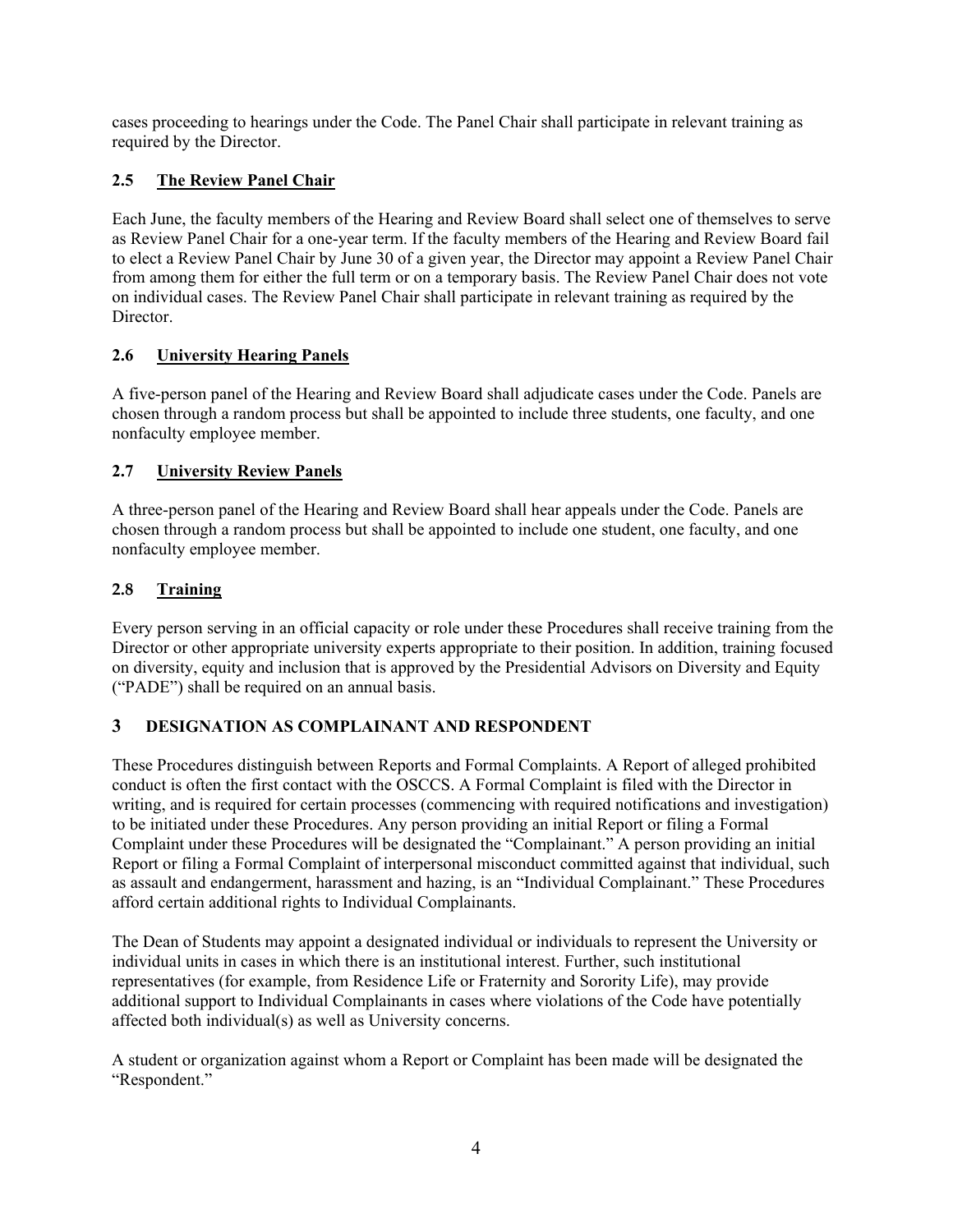Both the Complainant and the Respondent are referred to as "party" or "parties" throughout these Procedures. Any notice to a party required by the Code or these Procedures may be given in person, electronically to the party's cornell.edu email account (or for organizations, to the cornell.edu email address of the President or other officer of the organization as listed in CampusGroups or other University records), or by any other means that provide the party with reasonably effective and timely notice.

## **4 EFFECTIVE DATE OF THESE PROCEDURES**

The effective date of these Procedures is **[TBD]**.

These Procedures will apply in all cases where a Report or Formal Complaint of alleged prohibited conduct is made on or after **[TBD]**.

Where the date of the alleged prohibited conduct precedes the effective date of these Procedures or a subsequent update to these Procedures, the definitions of prohibited conduct in existence at the time of the alleged conduct will be used.

These Procedures, however, will be used to investigate and resolve all Complaints made on or after the effective date of these Procedures or subsequent updates to these Procedures, regardless of when the conduct occurred.

## **5 TIME LIMIT TO FILE COMPLAINTS**

To promote timely and effective review, the University strongly encourages persons with knowledge of possible violations of the Code to make Reports or file Formal Complaints as soon as possible, preferably within one year of the alleged prohibited conduct. A delay may affect the Director's ability to gather relevant and reliable information, contact witnesses, investigate thoroughly and respond meaningfully, and may also affect the imposition of appropriate discipline upon a Respondent who has engaged in prohibited conduct.

While prompt reporting is strongly encouraged, the Director will accept and review any Report or Formal Complaint that is filed under these Procedures as long as the Respondent was a "student" at the time of the subject conduct and remains a "student" as defined by the Code (e.g., has not graduated or permanently left the University).<sup>[2](#page-4-0)</sup> If the Respondent is no longer a student at the time of the Formal Complaint, and the Director is unable to pursue resolution, the Director will assess whether any remedial steps can be taken to address any prohibited conduct or its effects on the Complainant or others. Special circumstances and the University's continued assertion of jurisdiction may apply where a student leaves the University to avoid a student conduct charge or its disposition.

## **6 COMPUTATION OF DEADLINES**

 $\overline{a}$ 

In computing any time period specified in these Procedures, the day of the event, act, or default that initiates the period will be excluded.

## **7 THE RESPONSE TO A REPORT OF PROHIBITED CONDUCT**

<span id="page-4-0"></span> $2 \text{ Complaints}$  against a student organization are addressed so long as the organization remains registered with or recognized by the University or is deemed to be operating, even without approval or recognition.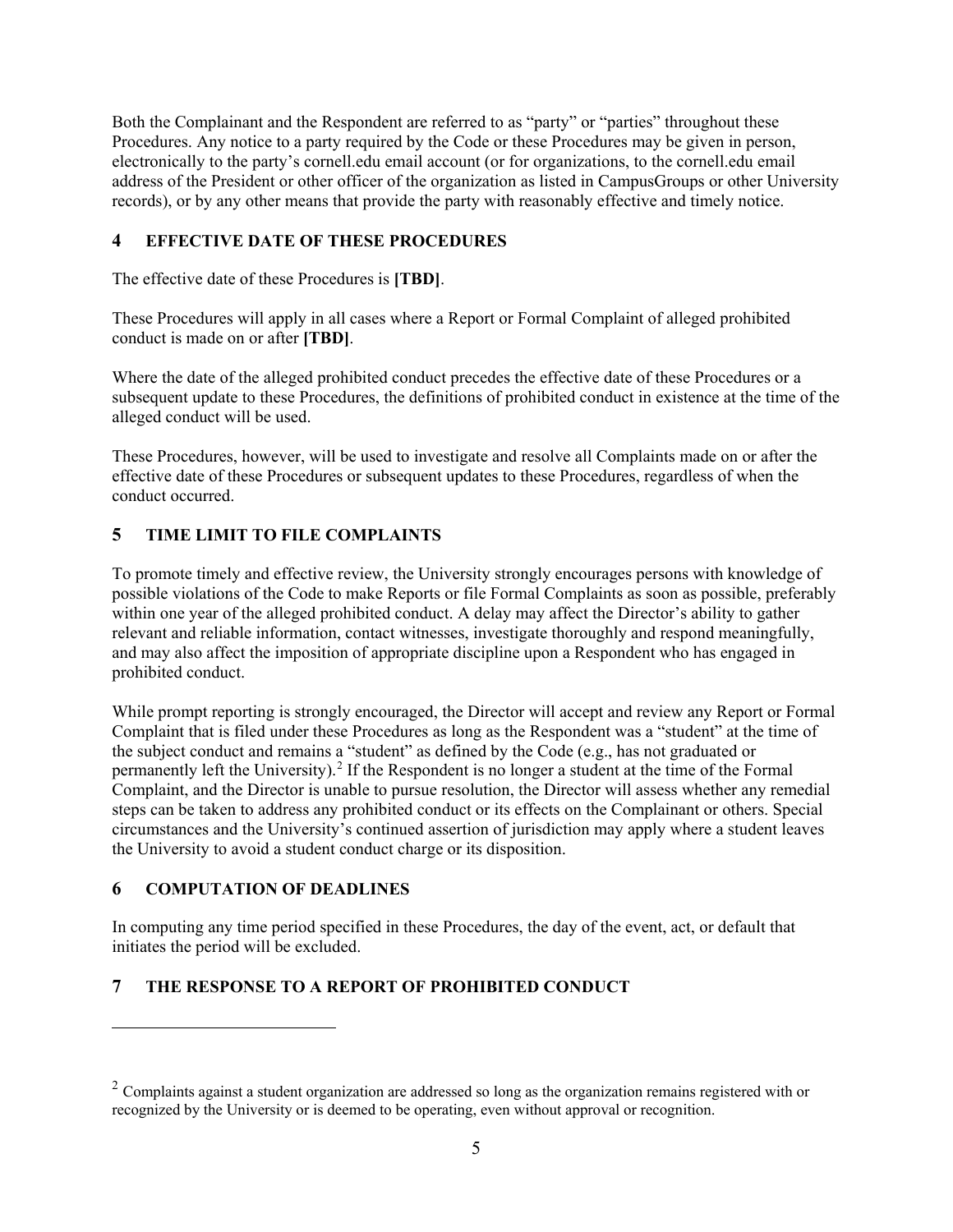### **7.1 Initial Assessment**

Upon receipt of a Report or Formal Complaint alleging that a student or organization has violated the Code, the Director will make an initial assessment of the information and work to address any immediate health or safety concerns. Where the identity of an Individual Complainant is known, the Director will ensure that the Individual Complainant receives a written explanation of available resources and options and is offered the opportunity to meet promptly to discuss those resources and options. Where the identity of an Individual Complainant is unknown, the Director will assess the nature and circumstances of the Report or Formal Complaint, including whether it provides information that identifies the potential Individual Complainant, the potential Respondent, any witnesses, and/or any other third party with knowledge of the reported incident, and the Director will take reasonable and appropriate steps to respond to the complaint.

### **7.2 Actions Following Initial Assessment**

### *7.2.1 Where the Complainant Seeks Resolution Under These Procedures*

In any case where the Complainant reports prohibited conduct and requests resolution under these Procedures, the Director will move forward. Initiation of this process requires the Complainant to submit a signed, written Formal Complaint, if one has not already been filed.

### *7.2.2 Where the Complainant Requests That No Formal Complaint Be Pursued Under These Procedures*

The University will generally honor an Individual Complainant's choice not to file or withdraw a Formal Complaint. Where an Individual Complainant declines to participate in an investigation, the Director's ability to meaningfully investigate and respond to a report may be limited. However, the University may elect, particularly in cases involving threats to personal safety or inherent public safety considerations such as interpersonal violence, harassment, assault or hazing, to evaluate whether honoring the Individual Complainant's choice will adequately mitigate the risk of harm to that person or other members of the University community. The Director will consider the following factors, among others, when determining whether to honor the request that no formal resolution be pursued under these Procedures:

- 1. Whether the Respondent has a history of violent behavior or is a repeat offender;
- 2. Whether the incident represents escalation in prohibited conduct;
- 3. Whether the Respondent presents a significant risk to public health and safety;
- 4. The increased risk that the Respondent will commit additional acts of interpersonal misconduct;
- 5. Whether the Respondent used a weapon or force;
- 6. Whether the Complainant is a minor;
- 7. Whether the University possesses other means to obtain evidence such as security footage or other tangible evidence; and
- 8. Whether available information reveals a pattern of perpetration at a given location or by a particular group.

Regardless of whether an Individual Complainant chooses to file or participate in an investigation of a Formal Complaint, the Director will assist an Individual Complainant with reasonable and available accommodations or interim measures in appropriate cases, with fairness towards and notice to the Respondent. Interim measures such as housing or academic/scheduling accommodations, referrals to counseling, or other supportive or protective measures are designed to advance and balance a number of goals: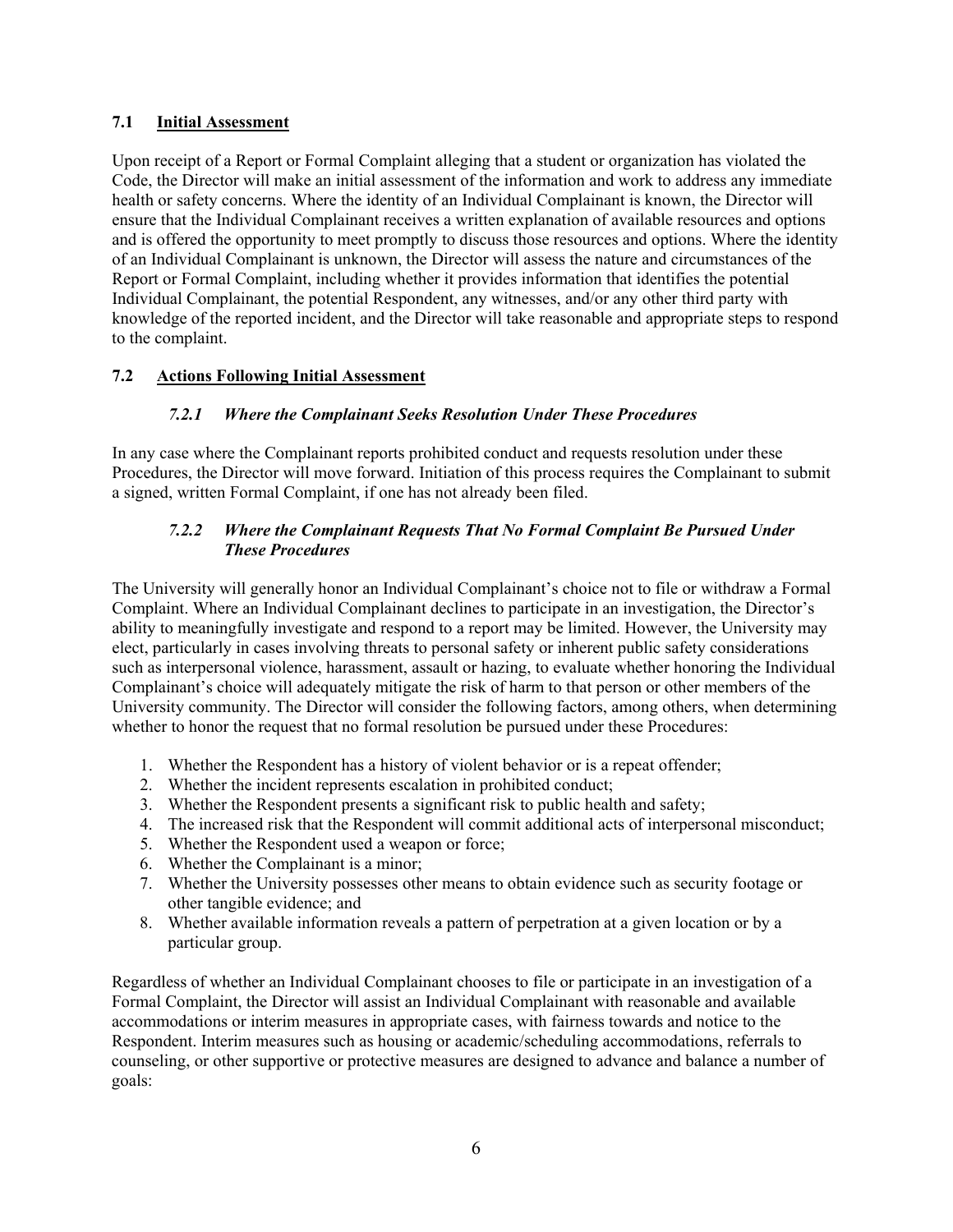- to support and protect the safety and health of the Individual Complainant, the Respondent, the University's educational environment, and the University community;
- to deter retaliation; and
- to preserve the integrity of the investigation and resolution process pursuant to these Procedures.

The Director may also take proactive steps, such as training or awareness efforts, to address misconduct in a general way that does not identify the Individual Complainant.

## *7.2.3 Director's Determination that the Complainant's Request(s) Cannot Be Honored*

Where the Director determines that the office cannot honor the Individual Complainant's request that no complaint be pursued under these Procedures, the Director will promptly initiate the investigation process by filing a Formal Complaint on behalf of the University community. The Director will notify the Individual Complainant that the office intends to proceed and that it will take actions to protect and assist the Individual Complainant, including reasonable efforts to protect the privacy of the Individual Complainant. The Individual Complainant is not required to participate in any proceedings that follow.

## **7.2.4.** *Alternative Dispute Resolution and Summary Resolution*

The Code aims to foster a system that prioritizes accountability, education and the growth of students as responsible community members. For this reason, these Procedures enable the Director to handle many Reports (or Formal Complaints) in a flexible way to address the alleged misconduct promptly and, where appropriate, in a manner emphasizing education, restorative justice, and rehabilitation. At any time the Director may also *recommend* that the parties explore restorative justice opportunities, alternative dispute resolution and/or for any Respondent to undertake voluntary alcohol or other drugs ("AOD") screening, education and prevention programming, rather than continuing under these Procedures. A Respondent need not accept responsibility for the prohibited conduct in order for such referrals to be made. Similarly, either the Complainant or the Respondent may request to engage in alternative dispute resolution or restorative justice processes at any time. Such a request will be carefully considered by the Director, with opportunity for input from both parties if only one has requested diversion, and granted or denied at the Director's discretion.

The Director also has discretionary authority to summarily resolve charges that do not involve interpersonal misconduct (such as assault and endangerment, harassment and hazing) upon completion of an initial assessment when the Respondent agrees. In such cases, the Director and the Respondent may agree in writing to any resolution of the alleged offense(s), including but not limited to restitution, community service, or AOD screening, education and prevention programming. Summary resolution of matters involving interpersonal misconduct require the full involvement of the Individual Complainant pursuant to Alternate Resolution, Section 14, unless the Individual Complainant has chosen not to participate in the proceedings.

### **8 TEMPORARY SUSPENSIONS**

### **8.1 Temporary Suspensions Pending Resolution**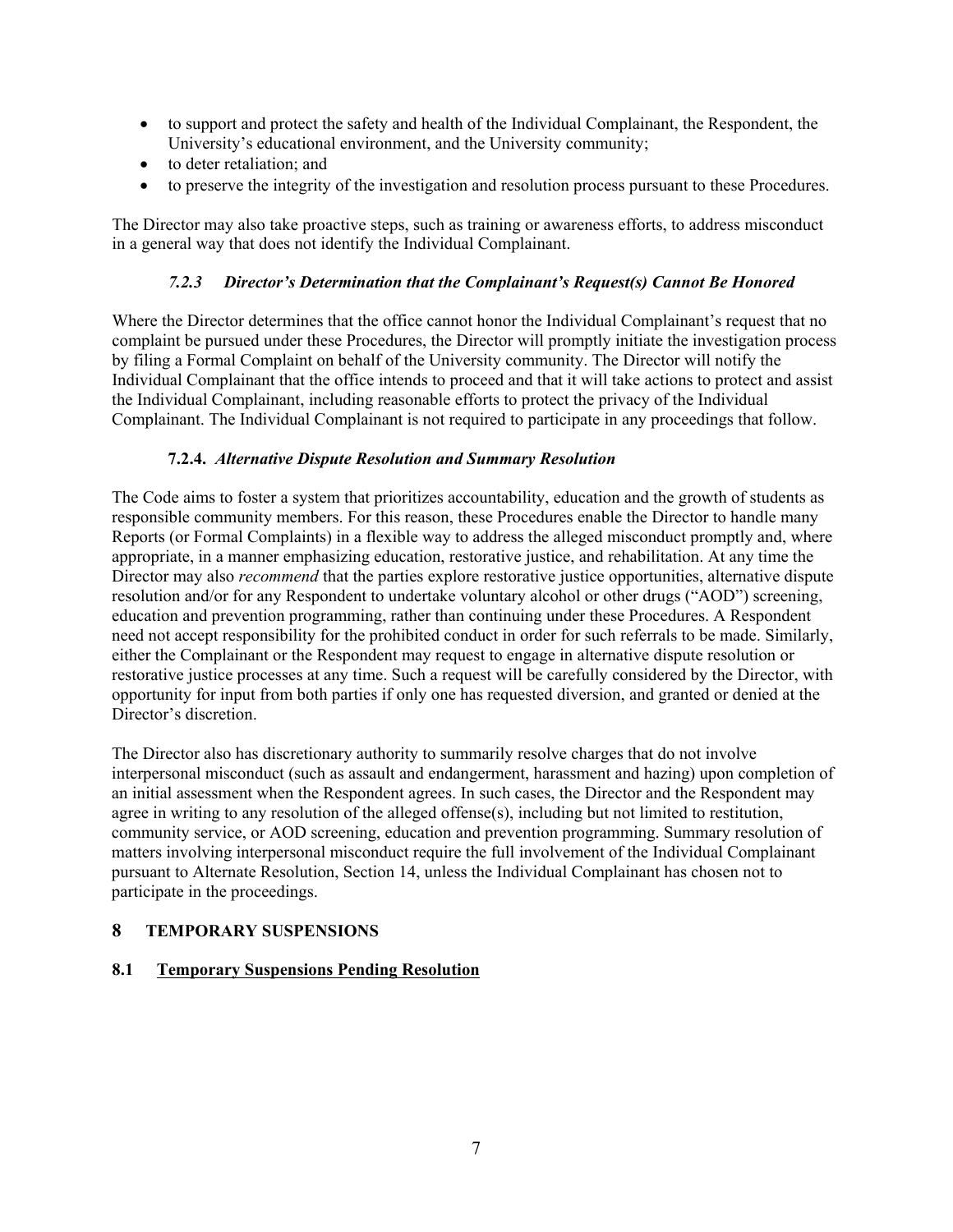In consultation with appropriate University officials, the Director or other Presidential delegate<sup>[3](#page-7-0)</sup> has discretionary power temporarily to suspend a Respondent pending resolution of the underlying case where immediate action is necessary to protect the Complainant or the University community. Temporary Suspension may include the withdrawal of any or all University privileges and services, including class attendance, participation in examinations, utilization of University premises and facilities, and in the case of an organization, recognition or registration by the University, as determined by the Director.

Since the underlying allegation of prohibited conduct has not yet been adjudicated on the merits, a Temporary Suspension may be imposed only when less restrictive measures are deemed insufficient to protect the Complainant or the University community. In determining whether a Temporary Suspension is appropriate, the following factors, among others, should be considered:

- whether the Respondent has a history of violent behavior or is a repeat offender;
- whether the incident represents escalation in unlawful conduct;
- whether there are facts indicating a risk that the Respondent will commit additional acts of interpersonal misconduct or violence; and
- whether there represents reasonable basis of concern for retaliatory acts;
- whether there exists reasonable basis for concern over possible harm to the health or safety of others involved or the campus community generally;
- whether the Respondent used a weapon or force.

### **8.2 Review of Temporary Suspensions of Students and Organizations**

The Respondent may file a written request to lift the Temporary Suspension with the VP SCL or designee. The Director may file a response. If VP SCL or designee determines that good cause for the Temporary Suspension is inadequate or absent, that other less restrictive alternatives are available, or that circumstances have changed so that the suspension is no longer necessary, the Temporary Suspension will be immediately lifted. The VP SCL or designee may simultaneously provide the Director with guidance regarding appropriate alternate interim measures, and such alternatives are within the Director's continuing authority. The VPO SCL or designee's decision is final; there is no further right of appeal.

## **9 NOTICE TO COMPLAINANT AND RESPONDENT OF DIRECTOR'S ACTIONS**

The Director will inform the Complainant and the Respondent of any actions undertaken that will directly affect either party, including the filing of a Formal Complaint.

## **10 NOTICE TO PARTIES OF A FORMAL COMPLAINT**

Upon receipt of a timely<sup>[4](#page-7-1)</sup> Formal Complaint, the Director will notify the Complainant and the Respondent, in writing, of the commencement of an investigation and provide both parties with a copy of the Complaint, the Code, and these Procedures. Such notice will:

- identify the Complainant and the Respondent;
- specify the alleged prohibited conduct and its date, time, and location, to the extent known;
- specify the factual allegations pertaining to the prohibited conduct;

 $\overline{a}$ 

<span id="page-7-1"></span><span id="page-7-0"></span><sup>3</sup> For example, the Vice President for Student and Campus Life, or the Dean of Students. 4 *See* Section 5.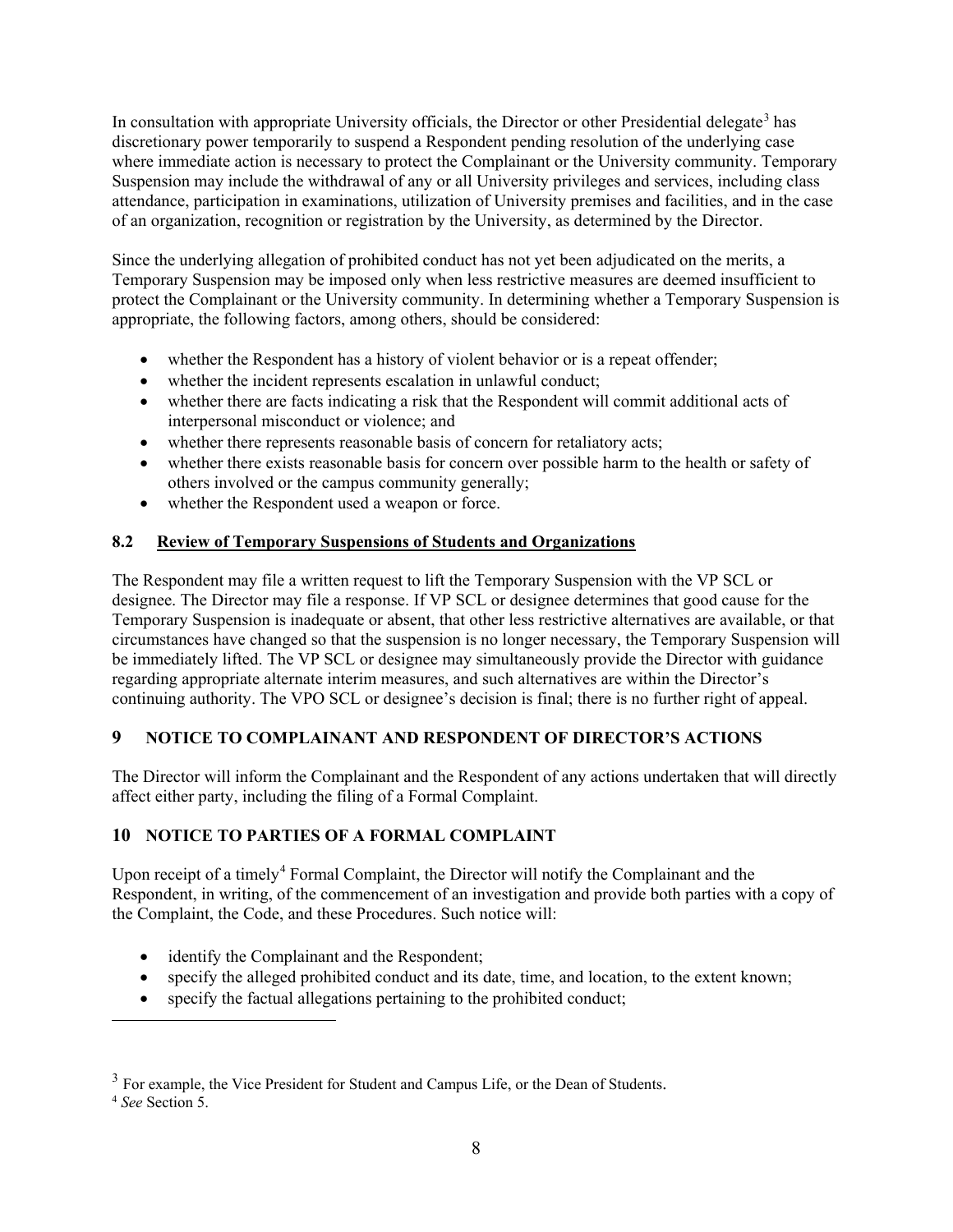- specify any sanctions that may be imposed, including the University's transcript notation policy;
- identify the investigator appointed by the Director;
- include information about the parties' respective rights and obligations under the Code of Conduct and these Procedures;
- inform the parties of the availability of alternative dispute resolution and restorative justice processes for resolving complaints;
- inform the parties of their right to seek the assistance of a Counselor/advisor or attorney and a support person for emotional support, all of whom may accompany the respective parties to meetings and proceedings;
- inform the parties of the range of available resources, including mental health and academic support resources;
- explain the prohibition against retaliation; and
- instruct the parties to preserve any potentially relevant evidence, whatever its form.

#### **11 COUNSELORS/ADVISORS AND SUPPORT PERSONS**

At all stages under these Procedures, both the Complainant and Respondent will be afforded the assistance of an advisor provided through the Offices of the Complainants' Code Counselor and Respondents' Code Counselor to assist and advise. Alternatively, each party has the right to select and consult with an advisor and/or legal counsel of their own choosing. Both the Complainant and Respondent also have the right to a support person of their choice.

Counselors/advisors and support persons may be any person, including an attorney, who is not a party or witness or otherwise involved in the case. A Counselor/advisor and a support person may accompany the party to all meetings, such as investigative interviews, and proceedings, but it is generally expected that the parties will speak on their own behalf, and that Counselors/advisors and support persons will not interfere with meetings or proceedings. Throughout the proceedings, Counselors/advisors and support persons may also help the party prepare written submissions. During hearings, Counselors/advisors and support persons may confer with the party, and submit written requests and objections to the Hearing Chair on the party's behalf, at the time and in the manner prescribed by the Chair. Counselors/advisors may not normally participate in a hearing in the role of counsel, but for suspension or dismissal to be imposed, Counselors/advisors must have had a reasonable opportunity to participate fully in the hearings, including engaging in direct questioning of the parties if they choose to testify.

By accepting the role of Counselor/advisor or support person, such persons agree to comply with the rules and processes set forth in these Procedures, including rules regarding both process and party privacy requirements. In unusual cases where either the Director or a Panel Chair determines that a Counselor/advisor or support person has a serious conflict of interest, or their conduct undermines the integrity of these Procedures or is abusive towards other participants in these proceedings, the Counselor/advisor or support person will be prohibited from continuing to serve in that case. The affected party will be permitted a reasonable amount of time to obtain a substitute Counselor/advisor or support person and acquaint that person with the case.

#### **12 WRITTEN SUBMISSIONS**

For all written submissions permitted by these Procedures, other than the written objections and requests specifically permitted during hearings, the documents must be submitted by the individual parties. Written submissions from a Counselor/advisor, support person, or other individual made on behalf of a party, other than the written objections and requests specifically permitted during hearings, will not be included in the investigative or hearing records. Where a form has been developed by the Director for a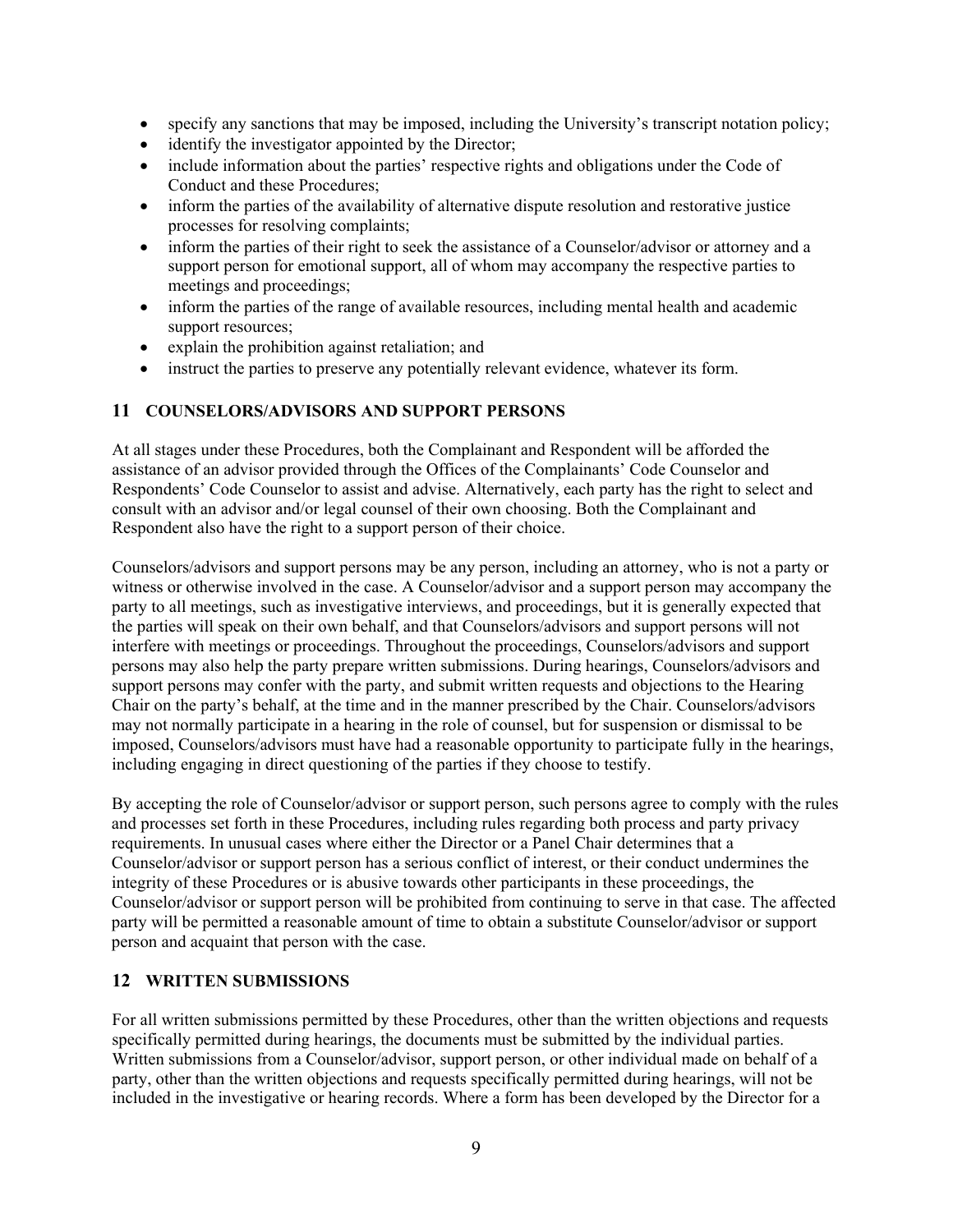written submission, the party must use the form for the submission. Where required by these Procedures, a party must sign their written submission.

### **13 OBLIGATION TO PROVIDE TRUTHFUL INFORMATION**

At all stages of the process, all Cornell University community members are required to provide truthful information. Obstruction of an investigation and/or adjudication under these Procedures is prohibited and independently subject to disciplinary sanctions under the Code. This provision does not apply to reports made or information provided in good faith, even if the facts alleged are not later substantiated.

## **14 DUTY TO COOPERATE**

All members of the University community are expected to cooperate and participate in inquiries, investigations, and resolutions of Reports and Formal Complaints under these Procedures. However, Individual Complainants and other alleged victims of interpersonal misconduct such as assault and endangerment, harassment and hazing, are not required to participate and may not be charged with violating the duty of cooperation.

## **15 ALTERNATE RESOLUTION OF A FORMAL COMPLAINT**

The parties or the Director may seek to resolve a Formal Complaint through Alternate Resolution at any time. Participation in Alternate Resolution is entirely voluntary; the Director will neither pressure nor compel either party to participate in the process or to agree to any specific terms. For the Alternate Resolution process to begin, both the Complainant and the Respondent must agree to explore Alternate Resolution as a potential means of resolution, and the Director must agree that the matter is appropriate for this process. The parties are strongly encouraged to consult with their Counselor/advisor and any support persons during the Alternate Resolution process.

The Director will manage the Alternate Resolution process and have access to all University records in the matter, including any records or reports prepared during an investigation. The Director may personally conduct Alternative Resolution or utilize mediators or others with appropriate expertise to support the process through consultations with both parties. The Director ultimately documents the proposed terms of a potential Alternate Resolution agreement. Such terms may include, but are not limited to, any sanctions or remedies that could be imposed by a Hearing Panel after a hearing under these proceedings.

The investigation will be paused during the Alternate Resolution process. At any time before a written agreement is effective (see below), the Complainant or the Respondent may withdraw from the Alternate Resolution process, and the Director may also, at their discretion, terminate the process. If the Alternate Resolution process is terminated for any reason, the matter continues under these Procedures. For this reason, the investigator will not participate in an Alternate Resolution process.

If both parties are satisfied with the Director's recommendation, the matter will be resolved with a written agreement to be executed by both parties. The Director will provide each party, separately, with a copy of the proposed agreement for the party to review, sign, and return. Once a party has returned the signed agreement to the Director, the party has two (2) business days to reconsider and withdraw from the agreement by notifying the Director in person or in writing. If either party withdraws from the agreement, the Formal Complaint will be resolved according to these Procedures. Once an agreement is effective, the parties may not appeal the agreement.

If the Respondent agrees to an Alternate Resolution that provides for a suspension, withdrawal, or dismissal (i.e. expulsion) from the University, there will be a transcript notation consistent with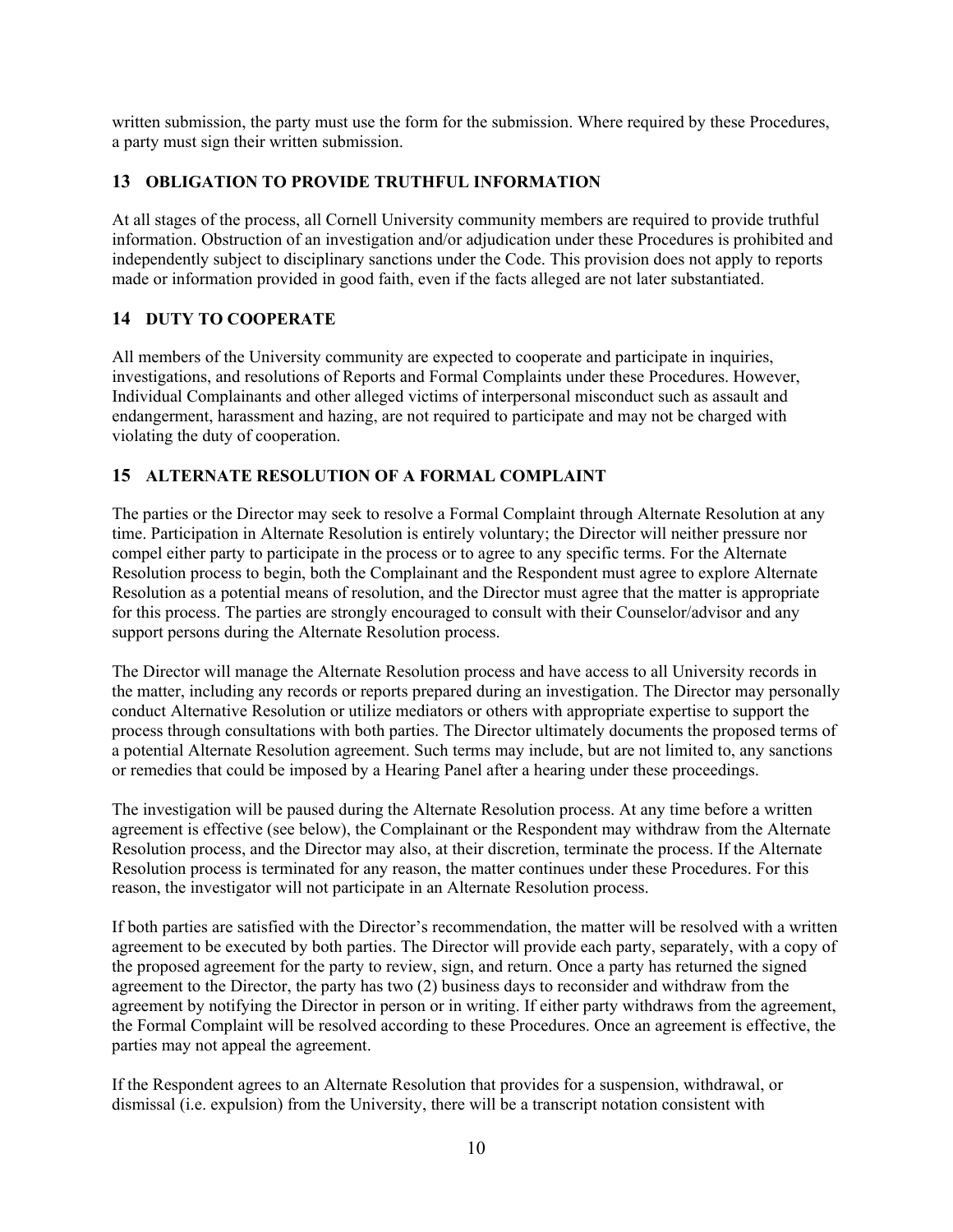University policy. The parties are expected to honor and comply with the terms of the Alternate Resolution. Later noncompliance may be subject to proceedings under the Code.

To protect both parties' confidential disclosures within the Alternate Resolution process, if the matter moves back to the Formal Complaint resolution process, neither the Director nor the parties will disclose to the investigator, Panel Chair, University Hearing Panel, or University Review Panel either the fact that the parties had participated in Alternate Resolution or any information learned during the process.

### **16 THE PARTIES' PARTICIPATION IN THE INVESTIGATION AND HEARING PROCESSES**

Both the Complainant and the Respondent may decline to participate in the investigation and/or hearing. However, the Director may continue without a party's participation, complete the investigation, and the Hearing Panel may meet, reach findings, and issue sanctions based on the record available.

### **16.1 Declining to Participate in the Investigation**

Parties are expected to cooperate in the process, including the investigative stage and interviews. If a party declines to participate in investigative interviews or other aspects of the investigative process, the party will generally forfeit the opportunity at the hearing to give a written opening statement, testify, and give oral and written closing statements, absent demonstration of compelling circumstances that reasonably prevented the party from cooperating in the process. The potential for or pendency of a related civil or criminal court proceeding shall not constitute compelling circumstances. A party who later seeks to participate may file a written request with the Panel Chair. No request for participation under this Section will be granted to a party who failed to request a postponement or otherwise timely explain to the investigator why they were unable to engage with the investigation process prior to filing the request. If the Panel Chair agrees that non-participation was justified by compelling circumstances, they will assess whether the investigation should be reopened or whether the party should instead be permitted to file a written statement for consideration by the Hearing Panel. In determining what level of participation (and resultant delays) are appropriate, the Panel Chair shall consider fairness to the opposing party and the University's legitimate interest in resolving the matter. The Panel Chair's decisions on such requests to reopen are final and are not subject to further review.

#### **16.2 Declining to Attend or Participate in the Hearing**

Parties are expected to participate in the hearing. If, despite being notified of the date, time, and location of the hearing (at their cornell.edu email address or last known contact information), either party is not in attendance, the hearing may proceed, findings may be reached and applicable sanctions may be imposed. In addition, the parties are not required to testify at a hearing and the Hearing Panel will not draw a negative inference from a party's election to remain silent. Where a party declines to testify, the Hearing Panel's ability to hear information necessary to make an informed decision in that party's favor may be limited and the Hearing Panel will render a decision on the record and the evidence before it.

### **17 CONSOLIDATION OF INVESTIGATIONS AND HEARINGS UNDER THESE PROCEDURES**

At the discretion of the Director, multiple reports or Formal Complaints under these Procedures that are factually related will be joined in one investigation whether they involve single or multiple Complainants or Respondents.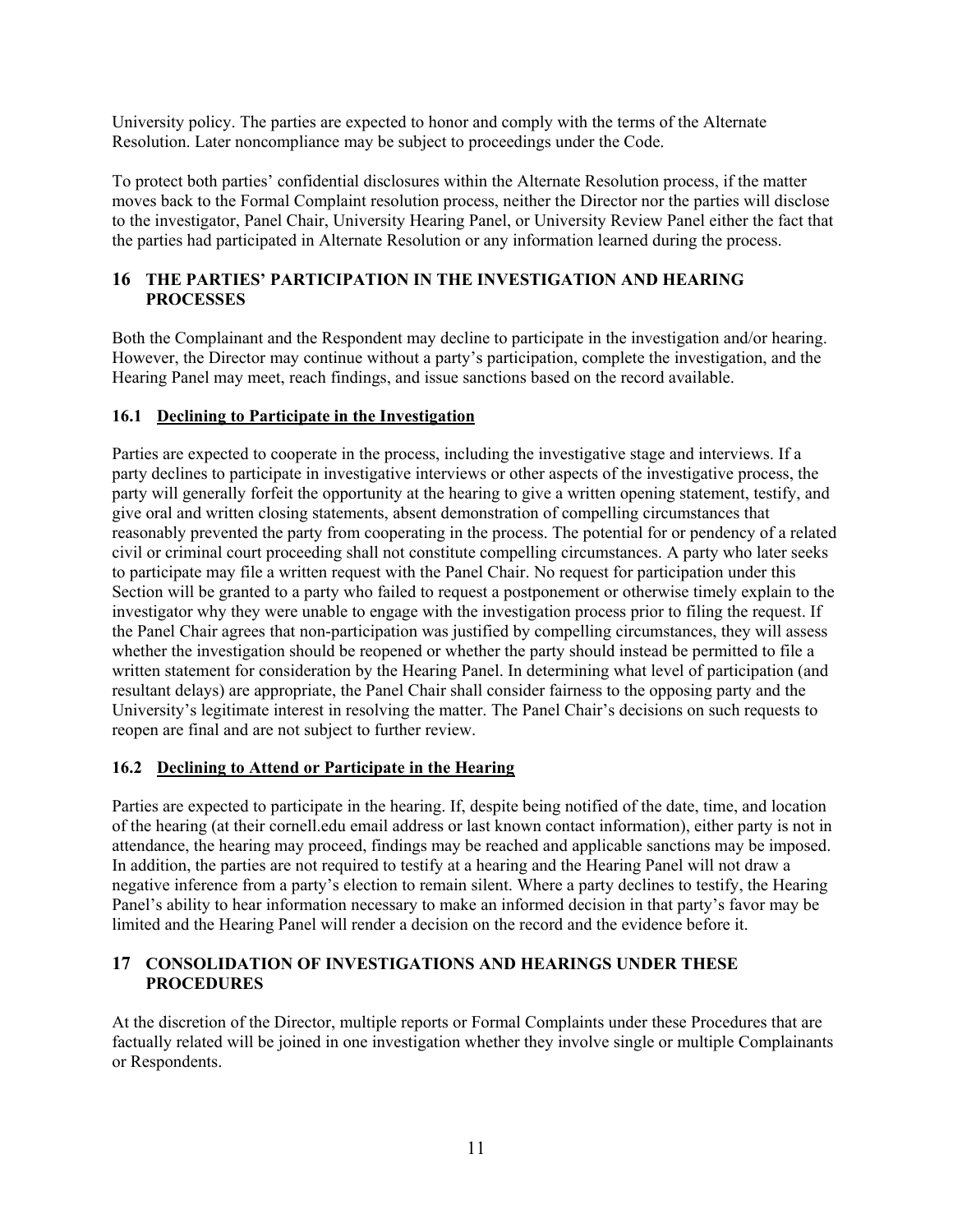At the discretion of the Panel Chair, in consultation with the investigator, multiple Formal Complaints, whether or not joined in one investigation, and multiple investigations under these Procedures may be joined in one hearing if doing so is likely to result in reliable and more efficient outcomes without causing prejudice to a party or parties or confusion for the fact finders. In determining whether to consolidate, the Panel Chair will provide the parties with an opportunity to explain their preferences for consolidated or severed hearings. In all hearings involving multiple Respondents, the Hearing Panel will consider individually the sanctions and remedies appropriate for each Respondent.

## **18 INVESTIGATION OF A FORMAL COMPLAINT**

### **18.1 Overview of Investigations of a Formal Complaint**

The investigation is designed to be timely, thorough, and impartial and to provide for a fair and reliable gathering of the facts. All individuals involved in the investigation, including the Complainant, the Respondent, and any witnesses, will be treated with fairness and respect. The investigation will generally include individual interviews of the Complainant, the Respondent, and relevant witnesses. Upon completion of the investigation, the investigator will prepare a final investigative record and an investigative report. The investigative record is a compilation of statements by the parties and witnesses as well as other evidence gathered by the investigator. The investigative report explains the scope of the investigation and summarizes the information gathered. The investigator does not make any determination or recommendations as to responsibility, other than to make an assessment, in consultation with the Director, as to whether there is sufficient evidence for the case to proceed. The investigator may not proceed on any charge for which an element necessary to determine responsibility is missing. In the event of a hearing, the final investigative record and report become part of the hearing record.

The Complainant and the Respondent will have an equal opportunity to participate in the investigation, including an equal opportunity to be heard, submit evidence, and suggest witnesses who may have relevant information. Specifically, during the investigation, each party will have the opportunity to:

- be interviewed by the investigator;
- review their own interview statements prior to the statements being distributed to the other party and included in a draft investigative record;
- provide evidence to the investigator;
- suggest witnesses to be interviewed by the investigator;
- propose questions to be asked of witnesses and the other party; and
- review a draft investigative record and comment on it, in writing, before the investigator finalizes the record and prepares an investigative report.

At the hearing, the Hearing Panel will rely upon the final investigative record and report as well as any additional statements and information provided to the Hearing Panel pursuant to the procedures set forth below.

### **18.2 Time Frame of the Investigation**

The investigation will be completed as expeditiously as possible, commensurate with its complexity. The investigator will establish reasonable time limits for the various stages of the investigation, including meetings and deadlines for any submissions or responses, and the parties shall comply with these time limits. The parties may request extensions that may be granted, if reasonable, at the discretion of the investigator. Extensions granted to one party will be granted to the other party. Delays simply to prolong the process will not be permitted, and failure to meet deadlines will generally result in forfeiture of a party's ability to participate in that aspect of the investigation. Subject to a demonstration of compelling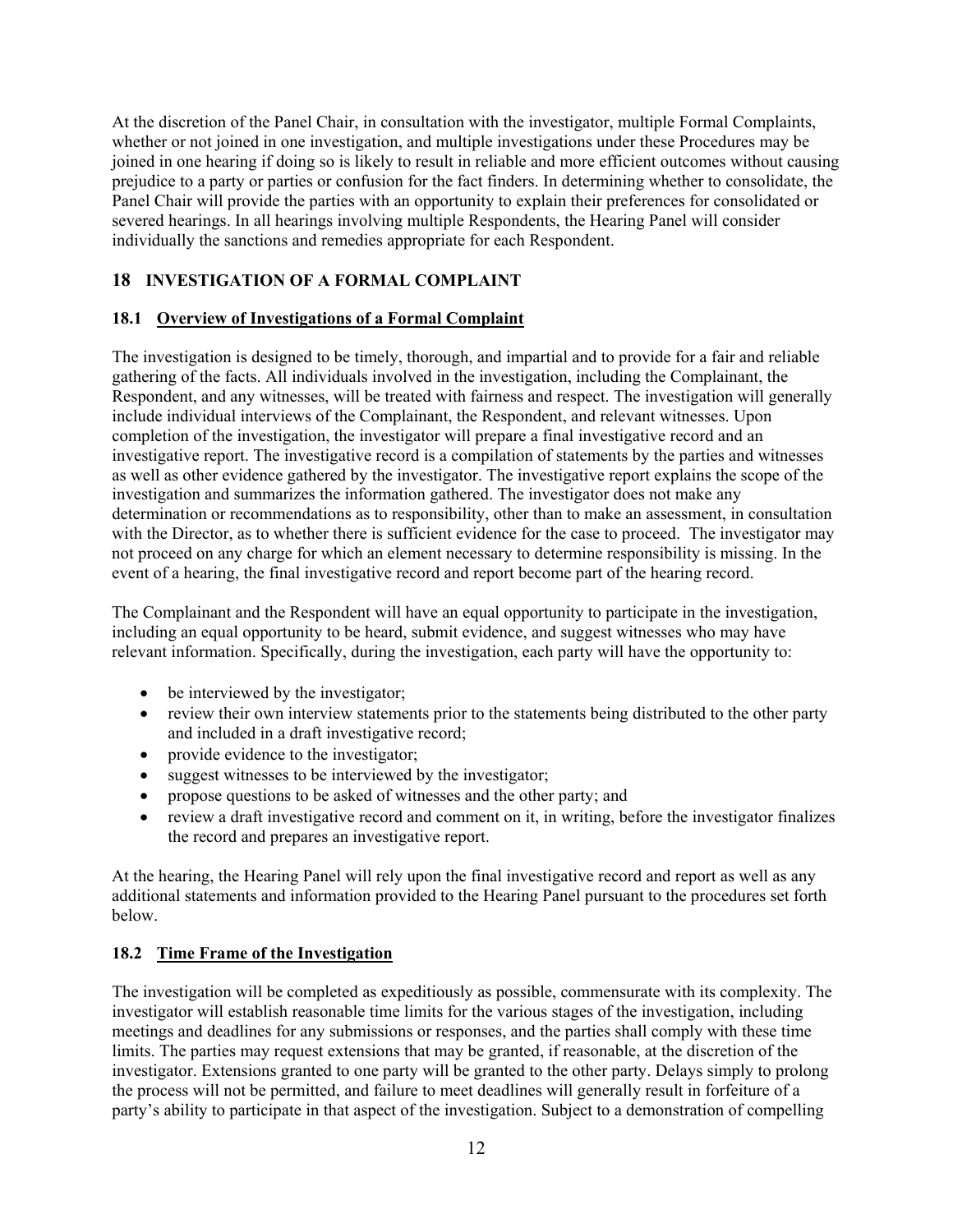circumstances as described in section above, a party who declines or fails to participate in a meeting or interview, provide evidence, or suggest witnesses, waives their right to do so upon the issuance of the final investigative record and report.

## **18.3 Investigative Interview Process**

The parties have the opportunity to request in writing witnesses they would like the investigator to interview and offer questions and topics they would like the investigator to ask of witnesses, themselves, and/or the other party. The investigator has the discretion to determine the relevance of any proffered witnesses or questions, and, accordingly, the investigator will determine which witnesses to interview and questions to be asked. In general, the investigator will not consider as relevant witnesses who are offered solely for the purpose of providing evidence of a party's character.

Investigative interviews with the parties and any witnesses may be audio (or audio-video) recorded at the discretion of the investigator. At the start of a recorded interview session, the investigator will inform an interviewee that the session is being audio recorded. Parties and witnesses will receive copies of any audio recordings of their own interviews. The parties will be provided with access to listen to any audio recordings of other witnesses and/or other party interviews upon request during business hours at a secure and private campus location, with access facilitated by the Director. All persons being interviewed, including the parties, and their Counsel/advisor and support person are prohibited from recording interviews.

In the event of a failure rendering an audio recording of an interview inaudible in whole or in part, the investigator will either reconstruct the interview with input from the interviewee or re-conduct the interview, as the investigator deems appropriate. The reconstructed interview statement will become part of the investigative record. A recording failure will not constitute grounds for appeal.

## **18.4 Evidentiary Materials**

The investigator will gather relevant available evidentiary materials, including physical evidence, documents, communications between the parties, and electronic records and media as appropriate. The parties may request in writing the evidentiary materials they would like the investigator to obtain. The investigator has the discretion to determine the relevance of any requested materials, and, accordingly the investigator will determine what materials to seek to obtain.

### **18.5 Expert Testimony and Materials**

If the investigator determines that expertise on a topic will assist the Hearing Panel in making its determinations, upon the investigator's own initiative or at the request of a party, the investigator may include in the investigative record medical, forensics, technological, or other expert testimony and materials (such as writings and recordings) that the investigator deems relevant and reliable. The investigator has the discretion to determine the relevance and reliability of any expert testimony and materials, and, accordingly, the investigator will determine what, if any, expert testimony and materials will be included in the investigative record. Requested expert testimony or materials not included in the investigative record will not be considered by the Hearing Panel. The results of polygraph tests and other "lie-detection" techniques are inadmissible in proceedings under these Procedures.

### **18.6 Evidence to be Excluded or Redacted from the Record**

At the request of a party or witness, the investigator during the investigation or the Panel Chair during the hearing process, may exclude and, as necessary, redact the following content: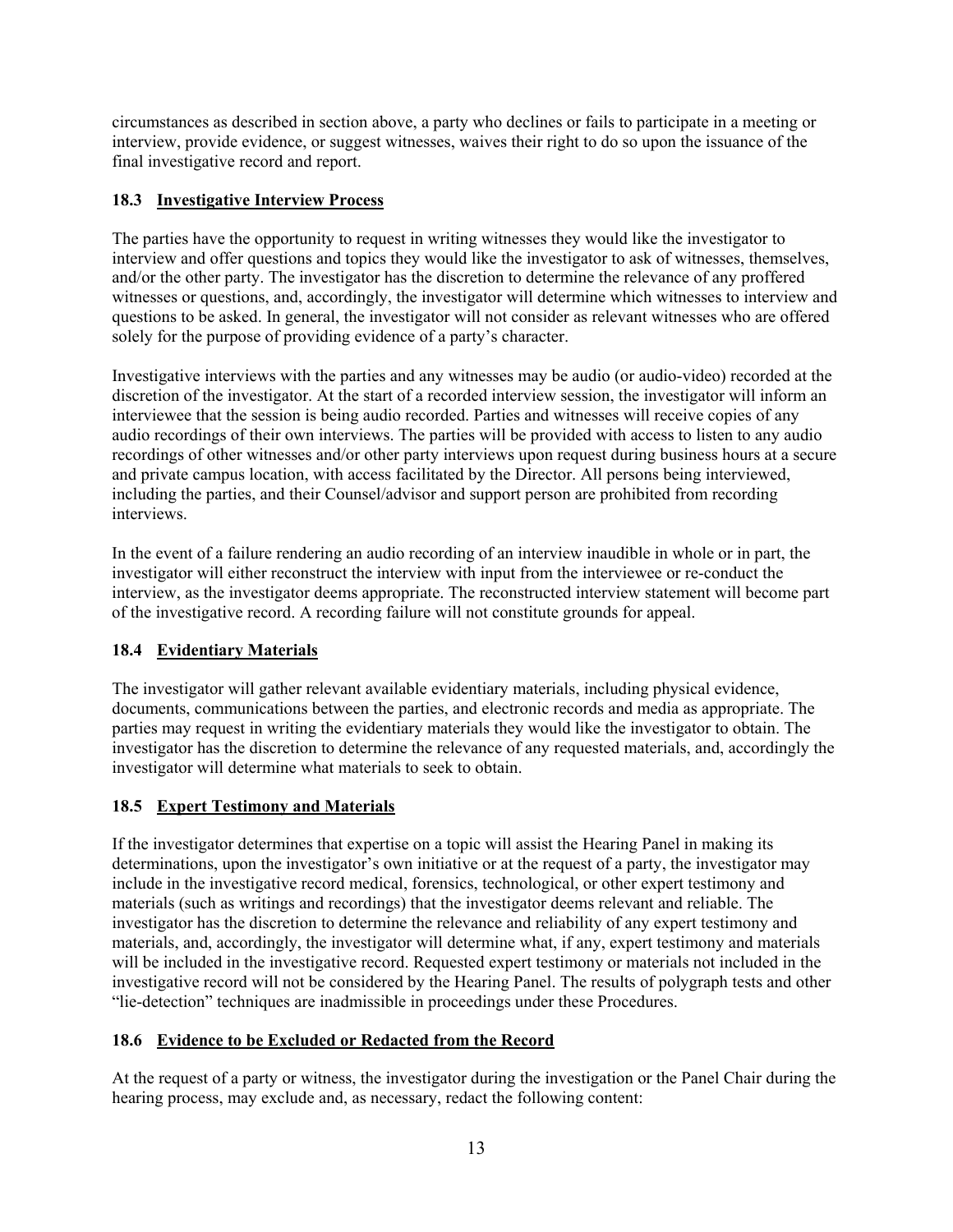- 1. Past Findings: During both the investigation and any hearing to determine responsibility, participants in this process may request exclusion of evidence of their own past school disciplinary findings. Such past findings may be probative and thus admissible, however, to demonstrate a pattern of misconduct, at the discretion of the Panel Chair. Such findings are regularly admissible at the stage of the hearing for determining sanctions.
- 2. Mental Health Treatment and/or Diagnosis: Generally, during both the investigation and any hearing to determine responsibility, participants in this process may exclude evidence of their own mental health diagnosis and/or treatment. However, any party who wishes to have the Hearing Panel consider mental health information that the party considers favorable and relevant to their case must voluntarily share such information with the investigator for inclusion in the investigative record.
- 3. Sensitive Personal Identifying Information and Medical Records: Throughout these proceedings, sensitive personal identifying information, such as Social Security numbers and irrelevant information contained in medical records, will be excluded.

Exclusions and redactions will be noted and thereby become part of the investigative record. Excluded or redacted content not included in the investigative record will not be considered by the Hearing Panel. The parties should make all requests for exclusions and redactions to the investigator during the investigation prior to the issuance of the final investigative record and report.

### **18.7 Draft Investigative Record and the Parties' Review**

Upon completion of the investigation, the investigator will prepare and provide to the parties an electronic or hard copy of a draft investigative record. The investigative record is a compilation of the investigative interviews, evidentiary materials, and expert testimony and materials, if any, and includes:

- transcripts (but not audio files) of all interviews by the investigator with the parties and any witnesses, if applicable; and
- copies of any documents, electronic records, and media and photographs or descriptions of physical materials collected during the course of the investigation and not excluded from the investigative record under these Procedures.

The parties will have five (5) business days to review the draft investigative record and submit in writing:

- any comments about content, including requests for redaction;
- any requests for the investigator to conduct further investigation or questioning.

The investigator has complete discretion whether to grant such requests. The parties' written comments and requests will become part of the final investigative record.

#### **18.8 Final Investigative Record and Report**

The investigator will issue a final investigative record and an investigative report. In the report, the investigator will explain the scope of the investigation and summarize the information gathered during the investigation. At their discretion, the investigator may identify contested and uncontested facts, highlight inconsistencies, credibility issues and observations and address relevancy of evidence. The investigator will not render an opinion on responsibility, other than to make the determination as to whether there is sufficient evidence to proceed to a hearing (see below).

#### **19 DISMISSAL OF A FORMAL COMPLAINT**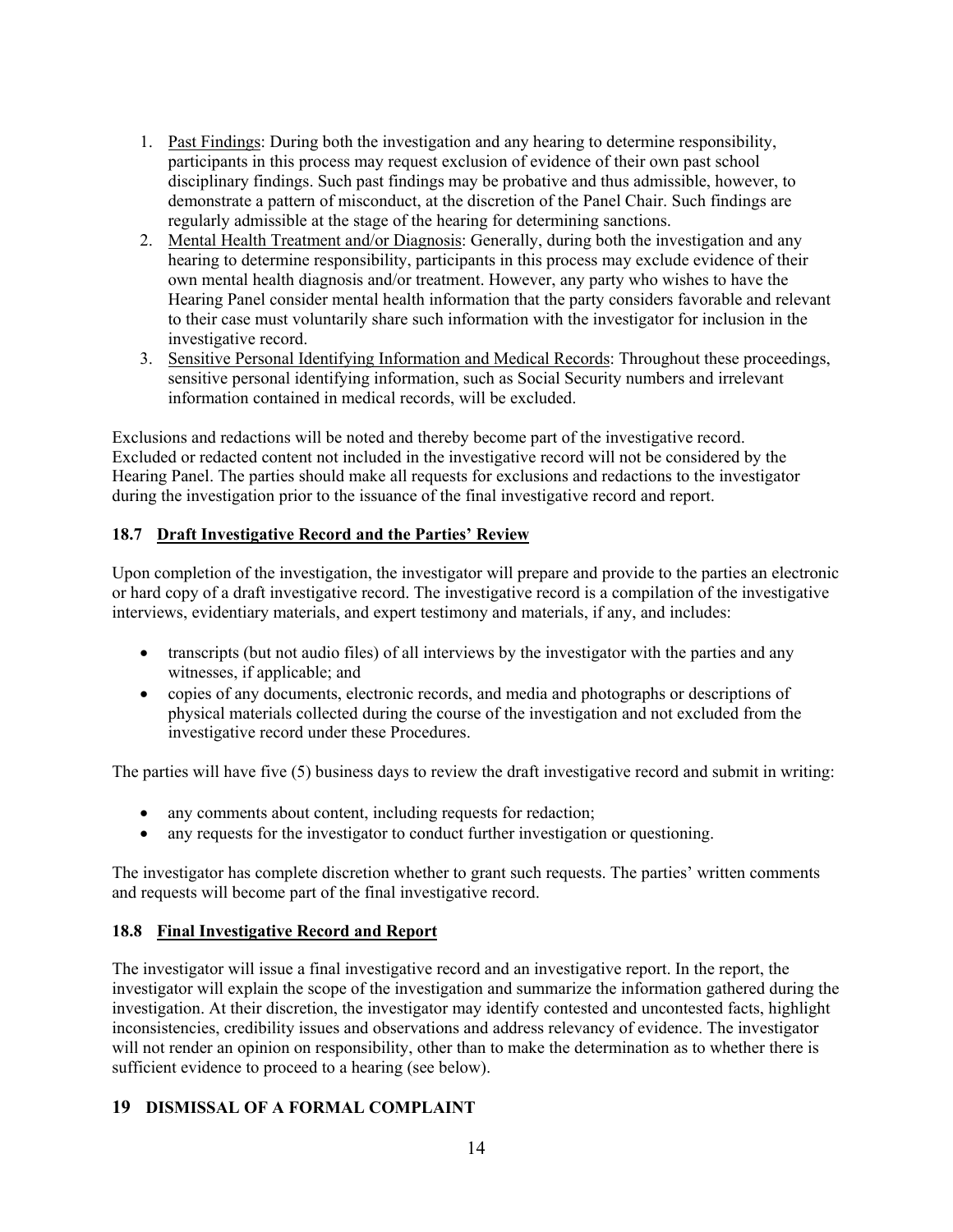The Director may dismiss a Formal Complaint and close a case at any stage of proceedings where the Director determines:

- the subject matter of the complaint or the individual against whom the complaint has been filed are not subject to the University's jurisdiction under these Procedures; or,
- the facts set forth in the Formal Complaint do not constitute prohibited conduct under the Code; or,
- the Complainant fails or refuses to cooperate with the investigation such that the investigator is materially hindered in their ability to investigate, including where the Complainant cannot be located, the Complainant fails or refuses to be available for interviews or meetings, or the Complainant fails to provide necessary information; or,
- the investigator concludes, after appropriate investigation, that a Hearing Panel would not have a reasonable factual basis on which to find that the Respondent committed the prohibited conduct alleged.

If the Director determines that a Formal Complaint should be dismissed, the Director will provide the Complainant with a written decision explaining the reasons for the dismissal and notify the Complainant of the dismissal. The Complainant may file a written request to the Hearing Panel for review of the Director's decision to dismiss. Such review must be requested within five (5) business days in the form of a letter explaining why the dismissal is erroneous, and shall include any written evidence in support of the Complainant's position. The materials are to be submitted to the Director, who will forward them to the Hearing Panel and the Panel Chair.

The Director will also notify the Respondent that a request for review has been filed and provide a copy of the Complainant's letter and any supporting materials to the Respondent. The Respondent may respond in writing to the Complainant's request for review of the dismissal in a letter to the Hearing Panel no later than five (5) business days from the date of such notification. The response is to be submitted to the Director, who will forward it to the Hearing Panel, the Panel Chair, and the Complainant.

Review by the Hearing Panel is conducted exclusively on the parties' materials and the record. There is no hearing. The Hearing Panel shall not disturb the Director's decision by substituting its own judgment for the judgment of the Director unless the Hearing Panel determines that the dismissal was clearly in error. If the Hearing Panel determines that the dismissal was clearly erroneous, the Formal Complaint will be reinstated and resolved according to these Procedures without further appeal of the decision to reinstate. If the Hearing Panel determines that the dismissal was not clearly erroneous, it will affirm the dismissal, which action is final and not subject to further review.

## **20 HEARINGS**

### **20.1 Overview of Hearing Process**

Findings of responsibility and determinations regarding sanctions and remedies are made through a hearing process conducted by the five (5) member Hearing Panel and a non-voting Panel Chair. At least four members of a five-person Hearing Panel must sit for a given case, in addition to the nonvoting Panel Chair, and at least three votes shall be required for any decision. The hearing is intended to provide the parties with a fair opportunity to present relevant information and to enable the Hearing Panel to make informed decisions regarding responsibility and sanctions/remedies.

A member of the Hearing Panel may be asked to withdraw from participation for good cause (including a valid conflict of interest), which shall be determined by the Panel Chair. Mere knowledge of the events at issue shall not disqualify a member. In the event that a member withdraws or is excused, an alternate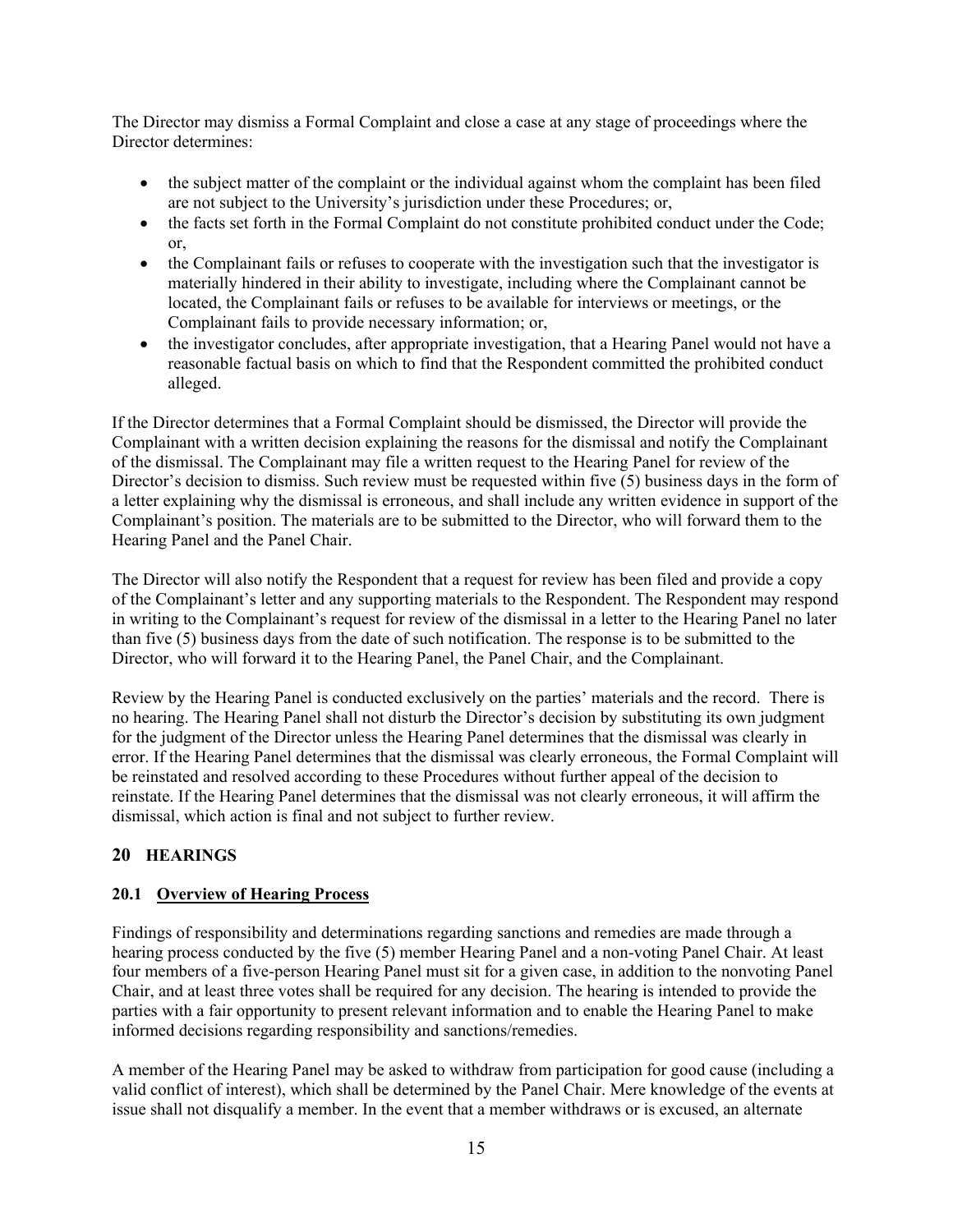member shall be randomly selected pursuant to the standard procedure for selecting Hearing Panel members.

## **20.2 Presumption of Non-Responsibility and Standard of Proof**

The Respondent is presumed "not responsible" unless and until a Hearing Panel finds the Respondent responsible for prohibited conduct under the Code by a majority vote using the **\*\*\*clear and convincing\*\*\* OR \*\*\*preponderance\*\*\* [to be determined by the community]** standard of proof. [Standard selected will be defined here.]

If the Hearing Panel does not find the Respondent responsible for any prohibited conduct under the Code, it will dismiss the case. If the Hearing Panel finds that the Respondent is responsible under the Code, it will consider appropriate sanctions and remedies.

## **20.3 Responsibilities of the Panel Chair and Hearing Panel**

The Panel Chair provides procedural oversight and guidance to the process and the Hearing Panel. However, the Hearing Panel makes all findings and issues any sanctions or remedies. The Panel Chair will draft the Hearing Panel's decision, including findings of fact and rationales for their determinations regarding both responsibility and sanctions or remedies. The Panel Chair will obtain the Hearing Panel's review and approval before issuing a written decision.

## **20.4 Notice of Hearing**

Hearings are scheduled as timely as possible after completion of an investigation. A timely Notice of Hearing is sent to the parties which includes the charges at issue; a brief summary of the alleged prohibited conduct; the date, time, and place of the hearing; the name of the Panel Chair; and, if determined, the Hearing Panel members. If the notice does not include the name of the Hearing Panel members, the parties will be so notified, in writing, at a later time, prior to the hearing. All efforts will be made to provide the Notice of Hearing no less than ten (10) business days prior to the hearing.

### **20.5 Request to Reschedule Hearing**

Either party may request that a hearing be rescheduled. Absent extenuating circumstances, requests to reschedule must be submitted at least three (3) business days prior to the hearing. A request to reschedule a hearing must be supported by a compelling reason for the delay. Given the number of individuals involved in a hearing, and the attendant difficulty of scheduling and rescheduling them in a timely manner, it may not be possible to accommodate all scheduling requests. The Panel Chair may also reschedule a hearing, without a request by the parties, when there is reasonable cause to do so.

### **20.6 Newly Discovered Evidence**

If after the issuance of the final investigative record and investigative report and prior to the hearing, a party seeks to present a witness or introduce evidence not requested prior to the hearing and not disclosed to the investigator, the Panel Chair may grant admission of a witness or evidence only upon a sufficient showing that the witness or evidence is highly relevant, material, and could not have been discovered during the investigation with reasonable due diligence.

Where a Panel Chair permits a party to introduce a newly discovered witness or evidence, to prevent surprise to the other party, the Panel Chair will reschedule or adjourn the hearing for the investigator to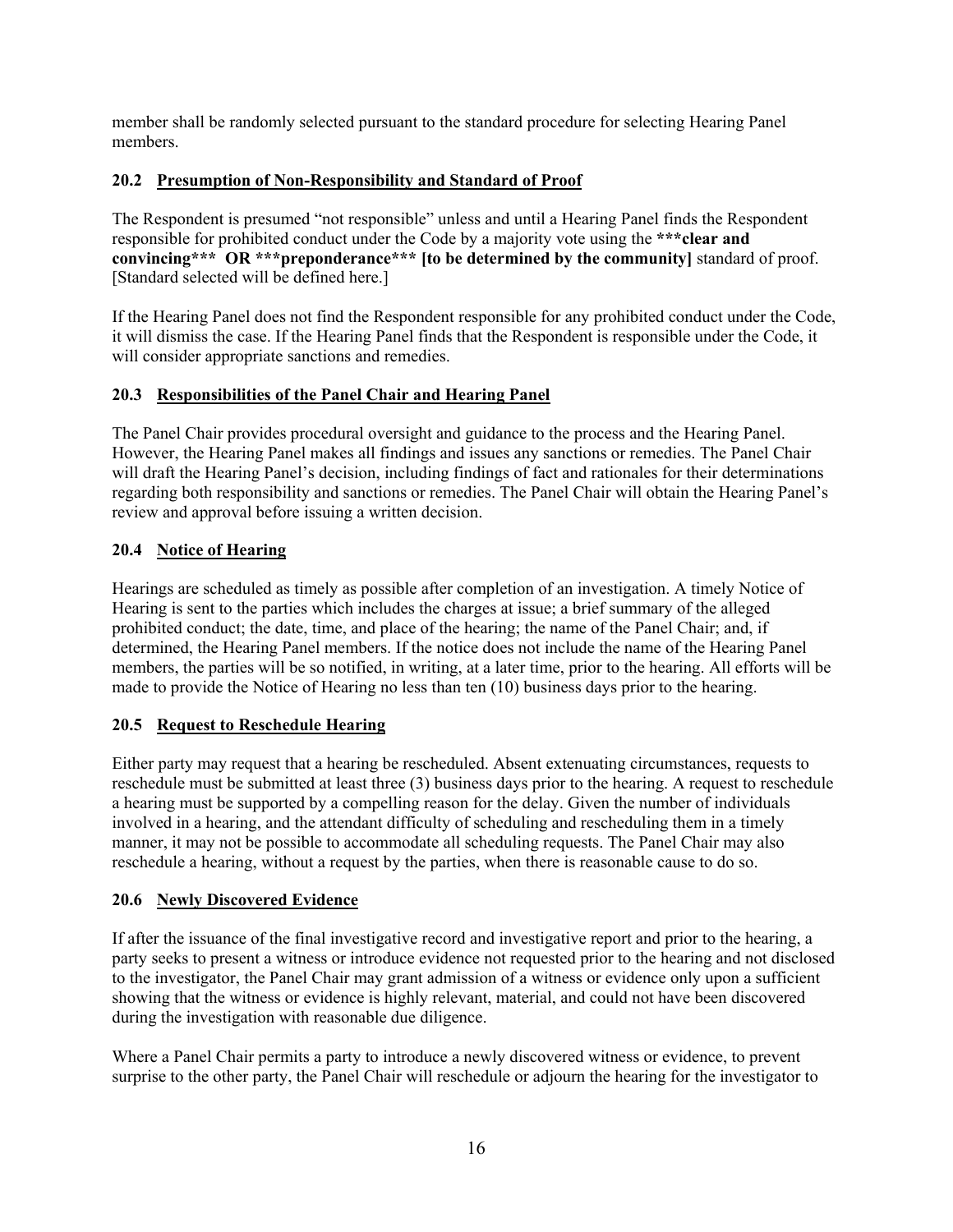review the newly discovered witness or evidence. The Panel Chair may also re-open the pre-hearing submission process, as appropriate, so that the parties may respond to the new information.

### **20.7 Pre-Hearing Submissions by the Parties**

After providing the parties with copies of the final investigative record and report to be transmitted to the Hearing Panel, the Director will instruct the parties, in writing, that they have the opportunity to submit a written opening statement (not to exceed 2500 words) and a list of proposed witnesses. The parties may not add or address information in the opening statement not contained in the investigative record, as the Hearing Panel will not consider new information. The parties should include specific page citations to the final investigative record in the opening statement.

All interview statements contained in the final investigative record become part of the hearing record and are before the Hearing Panel. If a party wants the Hearing Panel to hear directly from a witness, the party must submit a written witness request and shall include:

- 1. The names of proposed witnesses, including the investigator, if the party requests that the investigator testify.
- 2. For each proposed witness a brief explanation of why the individual's presence is relevant and helpful to the Hearing Panel in determining responsibility. For example, the party should briefly explain why a witness's interview statement contained in the final investigative report is not sufficient for the Hearing Panel to make its finding.

The Panel Chair will establish a reasonable deadline for these submissions, typically no longer than five (5) business days. The Panel Chair, in consultation with the Hearing Panel, will review and approve the parties' opening statements (for relevance and admissibility) and requests for witnesses, and the parties will be provided with those decisions in writing, which decisions are final. The Panel Chair shall supply each party with the other's opening statement and names of approved witnesses at least five (5) business days before the hearing.

### **20.8 Hearing Process and Format**

### *20.8.1 Overview of Hearing Process and Format*

All hearings will be private. The only persons present will be the parties, their Counselor/advisor and support person, witnesses (when testifying), the Hearing Panel and Panel Chair, (and, at the Panel's discretion, its counsel), the investigator, and any staff necessary for the conduct of the hearing. Witnesses may be present only for their own testimony.

In cases of interpersonal misconduct such as assault, harassment or hazing, either party may request that the parties with their advisor(s) and support person, if applicable, will be in separate rooms. If separated, the parties will participate remotely via a secure audio-visual connection, with the exception that when a party testifies and gives their oral closing statement, generally, they should do so in the presence of the Hearing Panel and Panel Chair; they may be accompanied by their Counselor/advisor and support persons.

The Panel Chair, in consultation with the Hearing Panel, may establish reasonable time limits, rules, and format. The Panel Chair may adjourn the hearing, once commenced, and later reconvene the hearing in consideration of factors including, but not limited to, the unavailability of a witness, party, Panel Chair, Hearing Panel member, or needed personnel; inclement weather; late hour; or in order to make an evidentiary or procedural ruling.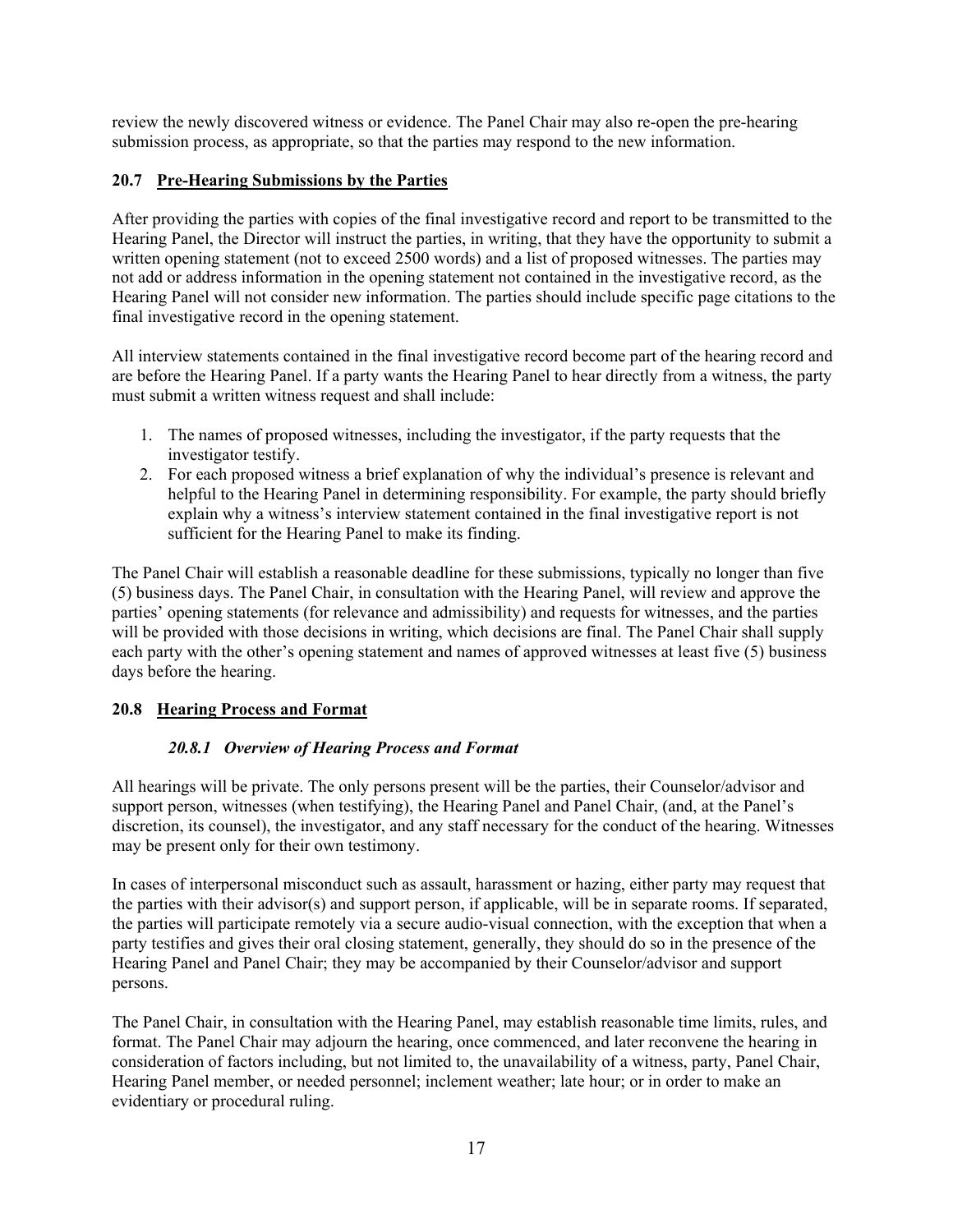Formal rules of evidence do not apply, and the Panel Chair shall make all determinations regarding the admissibility, probative value, prejudicial effect, repetitiveness, redundancy, relevancy, etc., of evidence presented. Evidence that was excluded or redacted from the investigative record as impermissible will not be admissible at the hearing. Typically, the format of the hearing will be as follows:

- Introduction by the Panel Chair. The Panel Chair will explain the hearing process, address any necessary procedural issues, and answer questions.
- Testimony by the Complainant.
- Testimony by the Respondent.
- Testimony by any witnesses.
- Closing statements by the Complainant followed by the Respondent.

### *20.8.2 Testimony*

Testimony is conducted through a question-and-answer format. Questioning will primarily be conducted by the Hearing Panel, but the Panel Chair may supplement the Hearing Panel's questioning. The Panel Chair will ask persons being questioned to affirm that they will testify truthfully. Both the Complainant and the Respondent may testify or decline to testify and may make their election when their turn to testify arises. If a party testifies, they are expected to answer all questions asked. A party who testifies may propose supplemental questions that they wish to answer. Counselors/advisors participation in this process as set forth in Section 11 of these Procedures.

The Panel Chair, in consultation with the Hearing Panel, may call a witness not on the witness list but previously interviewed by the investigator, and ask any question. In such cases, the parties will be given time to propose questions for the witness.

### *20.8.3 Closing Statements*

The parties may provide both oral and written closing statements. This is the opportunity for the parties to marshal the evidence in the hearing record and suggest inferences and conclusions. The parties may not add or address information not contained in the hearing record, as the Hearing Panel will not consider new information. Nor may the parties address issues that pertain to sanctions and remedies. The Hearing Panel does not consider these issues when determining responsibility. The parties may appropriately raise such issues in their Impact/Mitigation Statements.

The Panel Chair will establish a time limit for brief oral closing statements, typically around five (5) minutes. The Panel Chair will also set the schedule for submission of written closing statements. The parties should assume that deliberations will commence immediately following the hearing, in which case the parties will be expected to submit written closing statements shortly after the oral closing statements. If there is an adjournment for deliberations, the Panel Chair may provide the parties with limited additional time to submit their statements.

Each party's signed closing statement will be limited to 2000 words and to the evidence contained in the investigative record and hearing. The written statements will be distributed to the other party, Panel Chair, and Hearing Panel for their review.

### *20.8.4 Impact/Mitigation Statement*

The parties are permitted, but not required, to prepare a written Impact/Mitigation Statement relevant to any sanctions. The parties may submit the statement up until the end of a hearing, but are advised to begin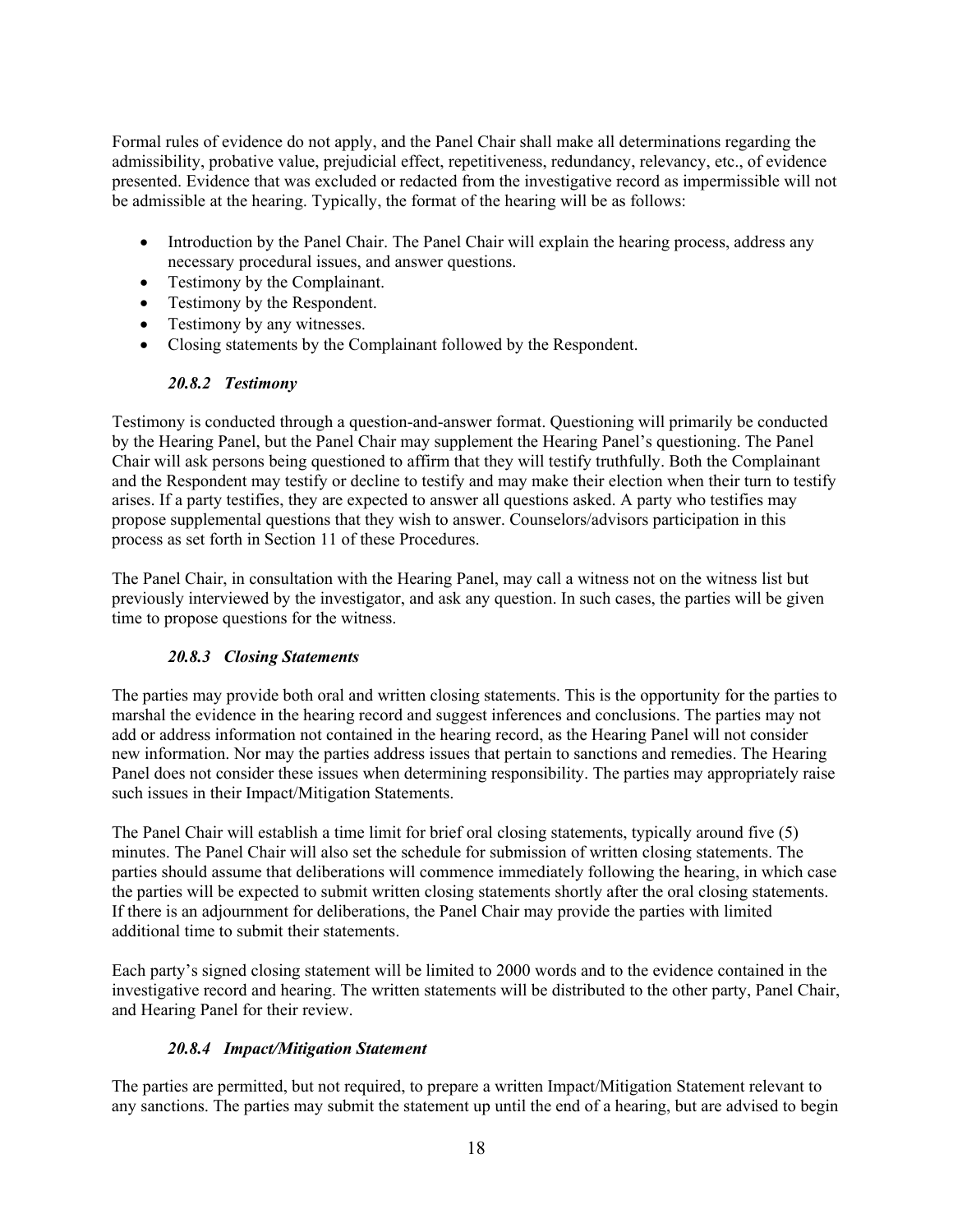to compose such statements in advance. The statements are distributed to the Hearing Panel only upon a finding of responsibility and are included with the Hearing Panel's written decision to the parties.

### **20.9 Deliberations on Findings of Responsibility**

After closing arguments, the Hearing Panel may begin its deliberations. Deliberations will be completed as expeditiously as possible. Deliberations are conducted in private and they are not audio-recorded.

#### **20.10 Sanctions and Remedies**

A Hearing Panel that finds the Respondent responsible will continue its deliberations to consider sanctions and remedies. It will issue its findings on responsibility and sanctions/remedies simultaneously. Prior to deliberating on sanctions and remedies, the Panel Chair will distribute to the Hearing Panel any written or recorded Impact/Mitigation Statements previously submitted by the parties.

If the Respondent has a Cornell disciplinary record, a known disciplinary record from another institution, or a known criminal conviction, the Panel Chair may distribute to the Hearing Panel a copy of such disciplinary and/or criminal records prior to deliberating on sanctions and remedies. (Where an educational record, including a Cornell disciplinary record, is being considered solely for sanctions, it will not be shared with the Complainant.)

The Panel Chair may support the deliberations but may not express views on the merits and may not vote. The Hearing Panel will determine sanctions and remedies by a majority vote. In determining sanctions and remedies, the Hearing Panel will consider:

- the severity of the prohibited conduct;
- the circumstances of the prohibited conduct;
- the impact of the prohibited conduct and sanctions and remedies on the Complainant;
- the impact of the prohibited conduct and sanctions and remedies on the community;
- the impact of the prohibited conduct and sanctions and remedies on the Respondent;
- prior misconduct by the Respondent, including, the Respondent's previous disciplinary record at Cornell University and if known, other disciplinary records or criminal convictions;
- the goals of the Code and these Procedures;
- the Respondent's malicious or deliberate intent to harm another person; and
- any other mitigating, aggravating, or compelling factors.

The Hearing Panel may impose one or more of the following student sanctions and remedies:

- Measures similar in kind to the interim measures specified under these Procedures.
- Appropriate educational steps (such as alcohol or drug education, reflection exercises, counseling, or directed study).
- Community work, which shall not be more than 80 hours per violation, and must be performed in a manner acceptable to the Director.
- Restitution to the Complainant.
- Fines of not less than \$20 nor more than \$500 payable to the University Treasurer.
- Restrictions or loss of specific or all privileges at the University for a specified period of time.
- Oral warnings.
- Written reprimands.
- Disciplinary probation for a stated period.
- Deferred suspension.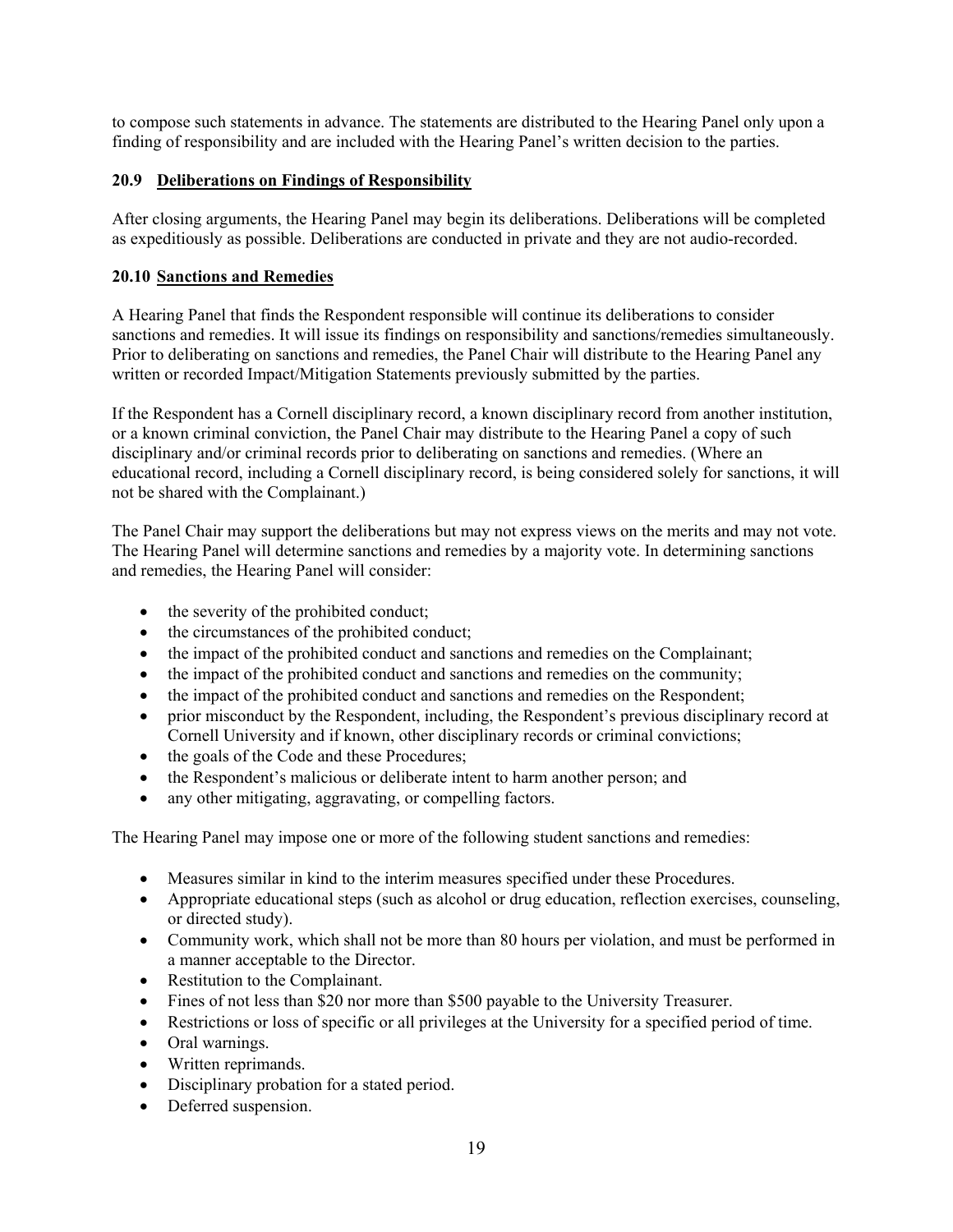- Suspension from the University for a stated period not to exceed three (3) years.
- Dismissal (i.e., expulsion) from the University.

The Hearing Panel may impose one or more of the following sanctions and remedies on organizations:

- Measures similar in kind to the interim measures specified under these Procedures.
- Appropriate educational steps for organization members (such as alcohol or drug education, reflection exercises, counseling, or directed study).
- Community work performed by organization members, which shall not be more than 80 hours per violation, and must be performed in a manner acceptable to the Director.
- Restitution.
- Fines of any reasonable and appropriate amount payable to the University Treasurer.
- Restrictions or loss of specific or all privileges for the organization at the University for a specified period of time.
- Written reprimands.
- Dismissal, i.e., rescission of permission to operate on University property and/or termination of the organization's agreement and relationship with the University.

Ordinarily, the penalties for subsequent or repeated violations, whenever such violation(s) occur, should be more severe than for a first violation. Further, certain types of violations are so fundamentally inconsistent with the University's educational mission that, absent unusual mitigating factors, a sanction of substantial suspension or dismissal ordinarily will ordinarily be imposed. Such violations include acts of violence or other violations that substantially threaten the University's educational mission or property, or the health or safety of University community members. The Hearing Panel may also recommend to the Director that the University take measures on campus to remedy the effect or prevent the reoccurrence of such prohibited conduct. Sanctions and remedies will be effective immediately unless otherwise specified by the Hearing Panel.

#### **20.11 Decision of the Hearing Panel**

The Hearing Panel will issue a written decision as expeditiously as possible upon completion of deliberations. The Director will provide the written decision to the parties simultaneously and as soon as practicable. The decision will include:

- The specific prohibited conduct for which the Respondent was found responsible and not responsible; and
- the findings of fact and the rationale for the Hearing Panel's determinations regarding both responsibility and sanctions.

The decision may incorporate and reference any portions of the proceedings, including the investigative record and report, as the Hearing Panel deems appropriate. The decision will include instructions and time limits for appeals. Both the Complainant and the Respondent will be informed simultaneously of the decision and any sanctions and remedies, the date by which the requirements must be satisfied (if applicable), and the consequences of failure to satisfy the requirements.

#### **20.12 Hearing Record**

The hearing record will include: the audio recording of the hearing, the Hearing Panel's decision, the final investigative record and report, the parties' pre-hearing submissions, the written witness lists, written opening and closing statements, written submissions permitted by these Procedures made to the Panel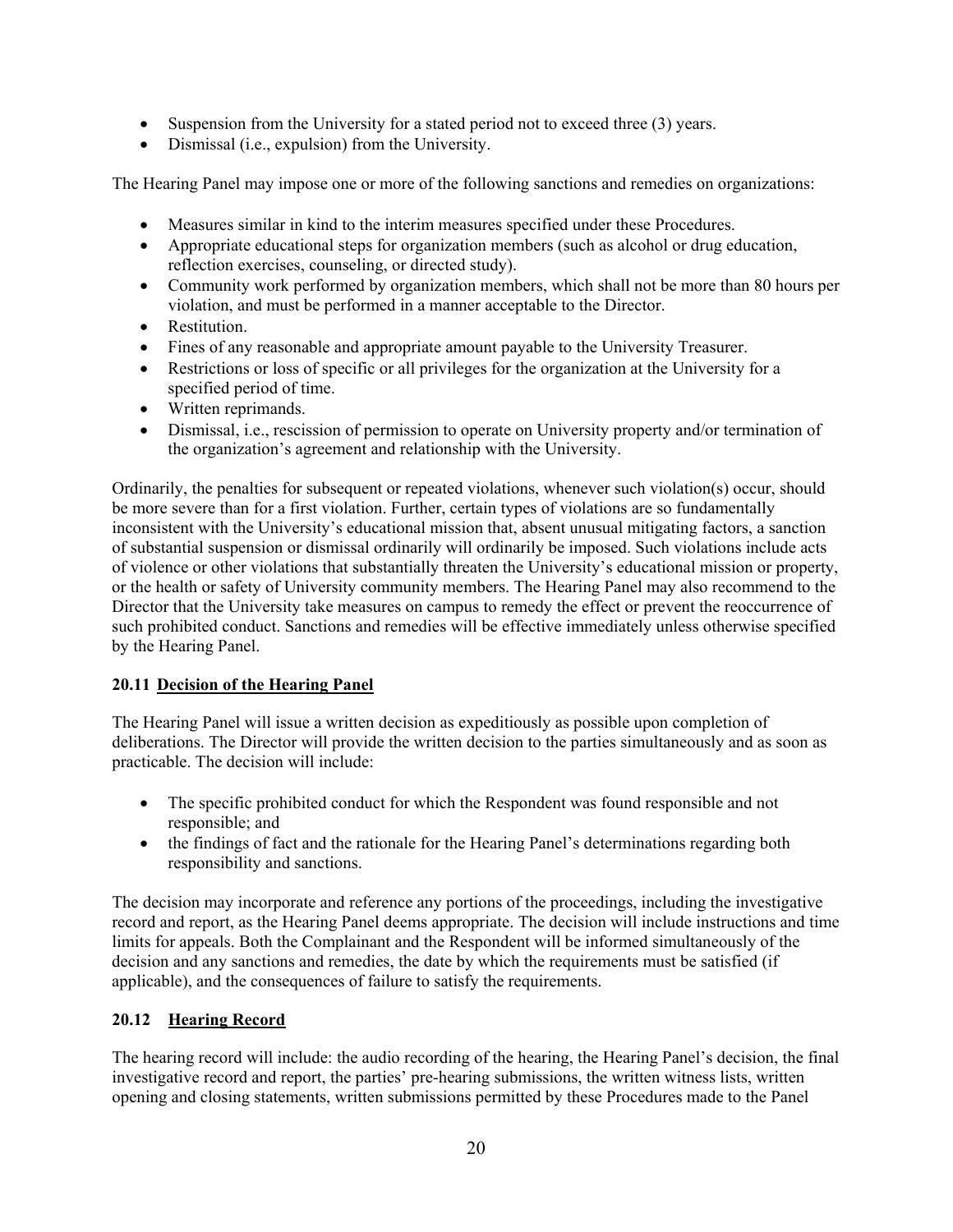Chair or during the hearing, and the parties' Impact/Mitigation Statements (if considered by the Hearing Panel). The hearing record may also include a transcript of the hearing.

### **21 APPEAL OF A HEARING PANEL DECISION**

Both the Complainant and the Respondent may appeal a decision of the Hearing Panel to a three (3) member Review Panel that is chaired by the nonvoting Review Panel Chair. No person who served on the Hearing Panel will sit on the Review Panel in the same case. A member of the Review Panel may be asked to withdraw for good cause upon request of either party, which determination shall be made in the Review Panel Chair's sole discretion. If the Review Panel Chair is reasonably challenged by a party, the Director shall appoint another member. In the event that a member withdraws or is excused, an alternate member shall be randomly selected pursuant to the standard procedure for selecting Review Panel members.

Appeals will be based solely upon the hearing record. If the Review Panel reverses a finding of not responsible, the record on appeal will be supplemented with the parties' Impact/Mitigation Statements. Findings of fact will not be set aside unless clearly erroneous. Harmless error will be ignored.

Appeals may be brought only upon one or more of the following grounds:

- 1. A University official or officials, including the Hearing Panel, assigned responsibility for performing specific functions by these Procedures, committed an error in interpreting or applying the Code of Conduct or these Procedures, and such error had a prejudicial effect upon the outcome.
- 2. The Hearing Panel rendered a decision that is clearly erroneous.
- 3. New evidence was discovered after the decision that could not have reasonably been discovered before the decision and that would, with high probability, have changed the outcome.
- 4. The sanctions or remedies are substantially disproportionate to the severity of the injury/violation or are otherwise manifestly unjust.

The appealing party commences an appeal by submitting a written statement to the Director within ten (10) business days of service of the Hearing Panel's decision.

The appeal statement will be limited to 3500 words and must set forth:

- the determination(s) being appealed,
- the specific ground(s) for the appeal, and
- the facts supporting the grounds.

Failure to submit an appeal within the ten (10) business days or any approved extension constitutes waiver of the right to appeal. The Review Panel has discretion to grant any such request upon a finding of good cause for the delay.

A copy of the appeal statement will be provided to the other party, who, within ten (10) business days may submit a written response to the Director. The response should address both the specific ground(s) for appeal set forth in the appealing party's statement and the specific facts asserted by the appealing party. The response will be limited to 2500 words.

The Review Panel will issue a timely written decision, typically no later than thirty (30) business days after receipt of the non-appealing party's submission or the time for submission has expired. The decision